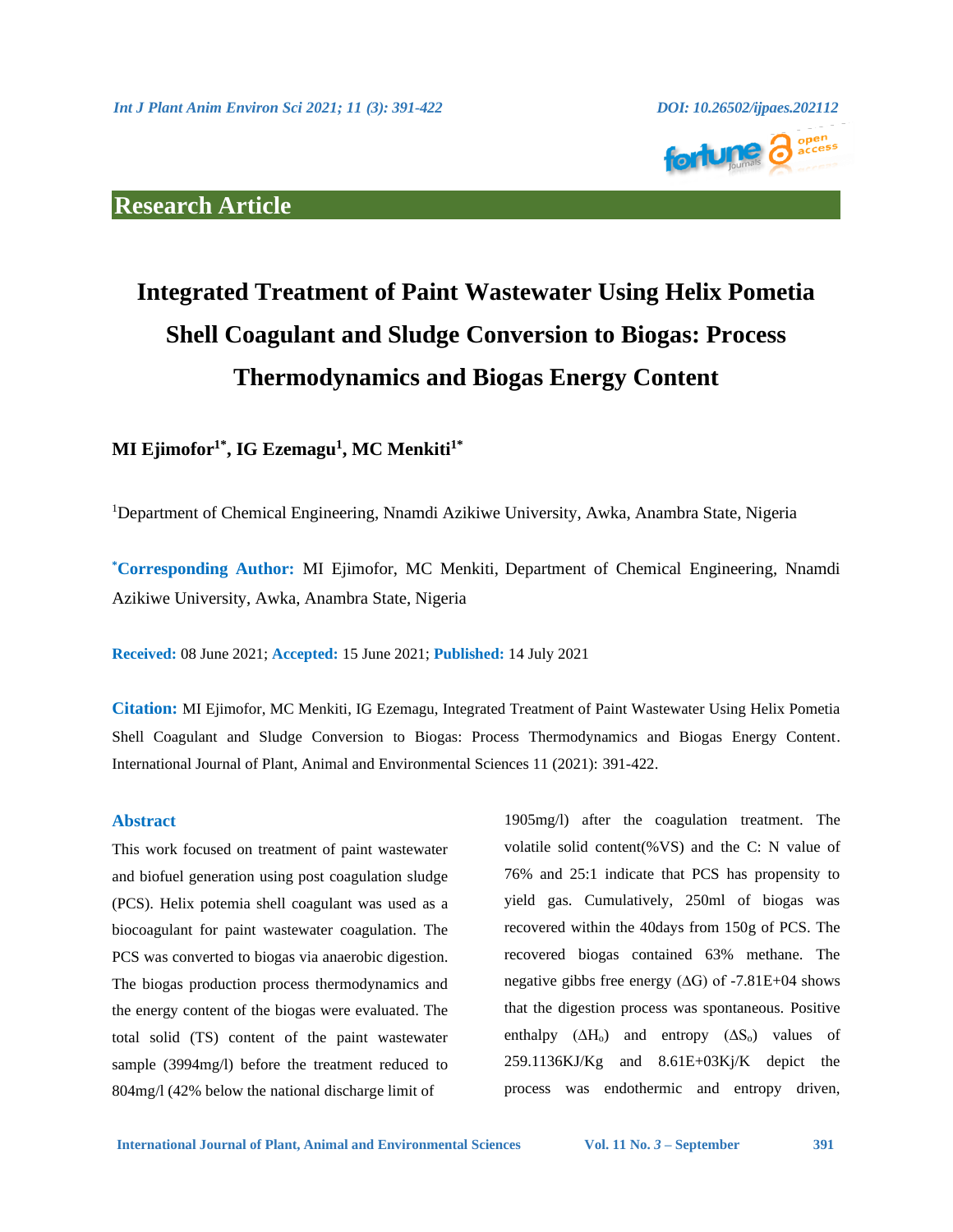respectively. The upper calorific value (UCV), lower calorific value (LCV), latent heat of vaporization (LHV), wobbies index (W) and adiabatic flame temperature (TTL) of 24385.54 kJ/m, 21964.34kJ/m3, 2421.202 kJ/m3, 30246.54 kJ/m3 and 813.1189K, respectively indicate that the biogas is within the standard that can be used in internal combustion engine or as cooking gas.

**Keywords:** Paint wastewater; Helix pometia; Post coagulation sludge; Anaerobic digestion; Thermodynamics; Biogas energy

### **1. Introduction**

Treatment of industrial wastewater and management of post treatment sludge has been an issue of interest to researchers. In one way or the other, discharge of untreated wastewater has affected the eco-system adversely [1-5] and will continue to be a global challenge if nothing is done to curtail its impact. Industries such as paint manufacturing industry generate tons of wastewater annually [6-8] which is expected to return into the ecosystem. The wastewater from paint industry contains suspended particles and other contaminants (dissolved solids), hence cannot be returned into the environment without adequate treatment (9). Generally, much research has successfully treated different wastewaters including paint wastewater to conform to WHO standard [9-15] for discharge into the environment [16-19]. However, researchers in quest to solve the puzzles of decontaminating the wastewater to conform to dischargeable standard have created another problem of management of large volume of post treatment sludge [20, 21].

Specifically, huge success has been recorded in treatment of paint wastewater using coagulation [5, 14, 22-26] and adsorption methods [27-30]. This research leaves behind the gap of effective management of the post coagulation or post adsorption sludge associated with these treatments. The post treatment sludge, toxic as they may be always disposed in dumps and landfills [31-33]. For effective management of post treatment sludge, an attempt has been made to integrate a method of converting the sludge into a useful product that will be beneficial to the society. The present method seeks to convert the post coagulation sludge from paint wastewater coagulation into biogas via anaerobic digestion. Coagulation/flocculation and anaerobic digestion are two main methods for this present research. Coagulation/flocculation as treatment method employs the introduction of coagulants into the wastewater sample to effect particles charge neutralization and subsequent floc formation. The flocs formed during the process settle by gravity and are recovered as post coagulation sludge. The choice of the coagulant depends on the extent of clarification desired and the purpose of treatment (discharge or reuse) [34, 35]. However, recent research emphasized the need for eco-friendly coagulants and suggested the use of natural coagulants which are biodegradable over chemical-based coagulants [9, 36, 37]. Hence, the present work verified the possibility of extraction coagulant from helix potemia shells. The post coagulation sludge recovered from the use of the extracted coagulant (helix potemia shell coagulant) in treatment of paint wastewater is rich in C: N (carbon – nitrogen ratio), hence can yield biogas via anaerobic digestion. Biogas is important for energy sustainability [38]. It was referred to as "the future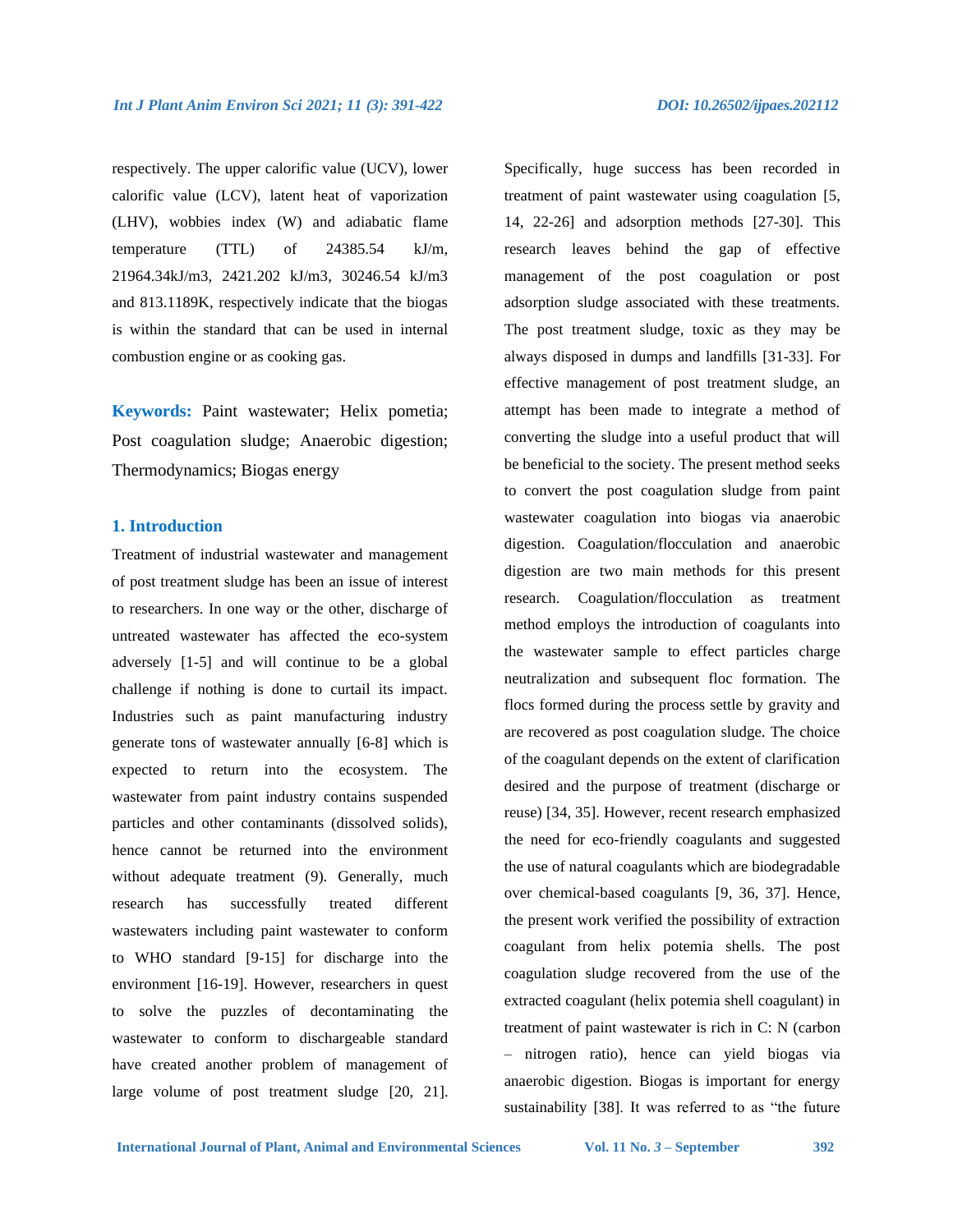way" [39] in terms of eco- friendly energy generation. With a climatic condition that has been adversely affected by burning of fossil fuels, resulting in intense droughts, devastating hurricanes, and a diminishing ozone [40-44] a clean, renewable energy source is of interest. Biogas is fast becoming a valuable energy source contributing to the global energy need. At the end of this work, three things are set to be achieved; (a) to extract a bio-coagulant from helix pometia shell for treatment of the paint wastewater (b) treat the paint wastewater to conform to dischargeable standard and (3) recover and convert the post coagulation sludge into biogas.

#### **2. Materials and methods**

#### **2.1 Raw material collection and preparation**

Helix pometia shells (Plate 1) were obtained as waste at no cost from a market in Onitsha, Anambra State, Nigeria, while the paint wastewater was collected after a batch wash-off at Naco paints Onitsha, Anambra State. The shells were washed with distilled water and sun dried for two days. The dried samples were milled and sieved with standard sieve (1/4in mesh size). The milled sample (Helix pometia shell floor, HPSF) of 0.91 – 0.43um was obtained and stored in an airtight sack for further use.

# **2.2 Novel strong alkaline solution extraction method of HPSC from HPSF**

The Fernandez-Kim extraction procedure [9] was modified for the extraction of helix pometia shell coagulant (HPSC). 100g of HPSF was introduced into 500ml of 3.5% NaOH (w/v) solution contained in 1L extraction beaker. The resultant mixture was heated to  $70^{\circ}$ C and kept at same temperature under agitation for 2h. 2 ml of de-ionized water was added at intervals to prevent foaming. After 2h stirring, the mixture was subsequently allowed to cool to room temperature and separated using filter sack setup. The extract was allowed to settle and decanted to remove the clear extraction solution from the crude extract. The insoluble product obtained was washed with distilled water and discalced thermally at  $105^{\circ}$ C for 2 min to precipitate any trace of calcium. The resultant mixture was allowed to settle and further decanted to have more concentrated sample. The potential of the obtained sample termed helix pometia shell coagulant (chito-protein) was harnessed in treatment of paint wastewater via jar test experiment using conventional coagulation method adopted from Menkiti and Ejimofor et al., 2016.

#### **2.3 Sludge collection and preparation**

The post coagulation sludge (PCS) used were collected after the coagulation treatment of the paint wastewater using Helix Pometia shell coagulant (HPSC). The sludge (PCS) was separated from the bulk of the treated water by decanting the clarified wastewater. Furthermore, the recovered PCS was mildly concentrated by heating in an oven at  $80^{\circ}$ C for 20min.

#### **2.4 Materials characterization**

**2.4.1 Paint wastewater (PW):** The characterization of paint wastewater was conducted based on the standard methods for the characterization of wastewater as reported by Menkiti and Ejimofor 2016.

**2.4.2 Helix pometia shell coagulant (HPSC):** HPSC was characterized using proximate and elemental characterization. The parameter testing methods for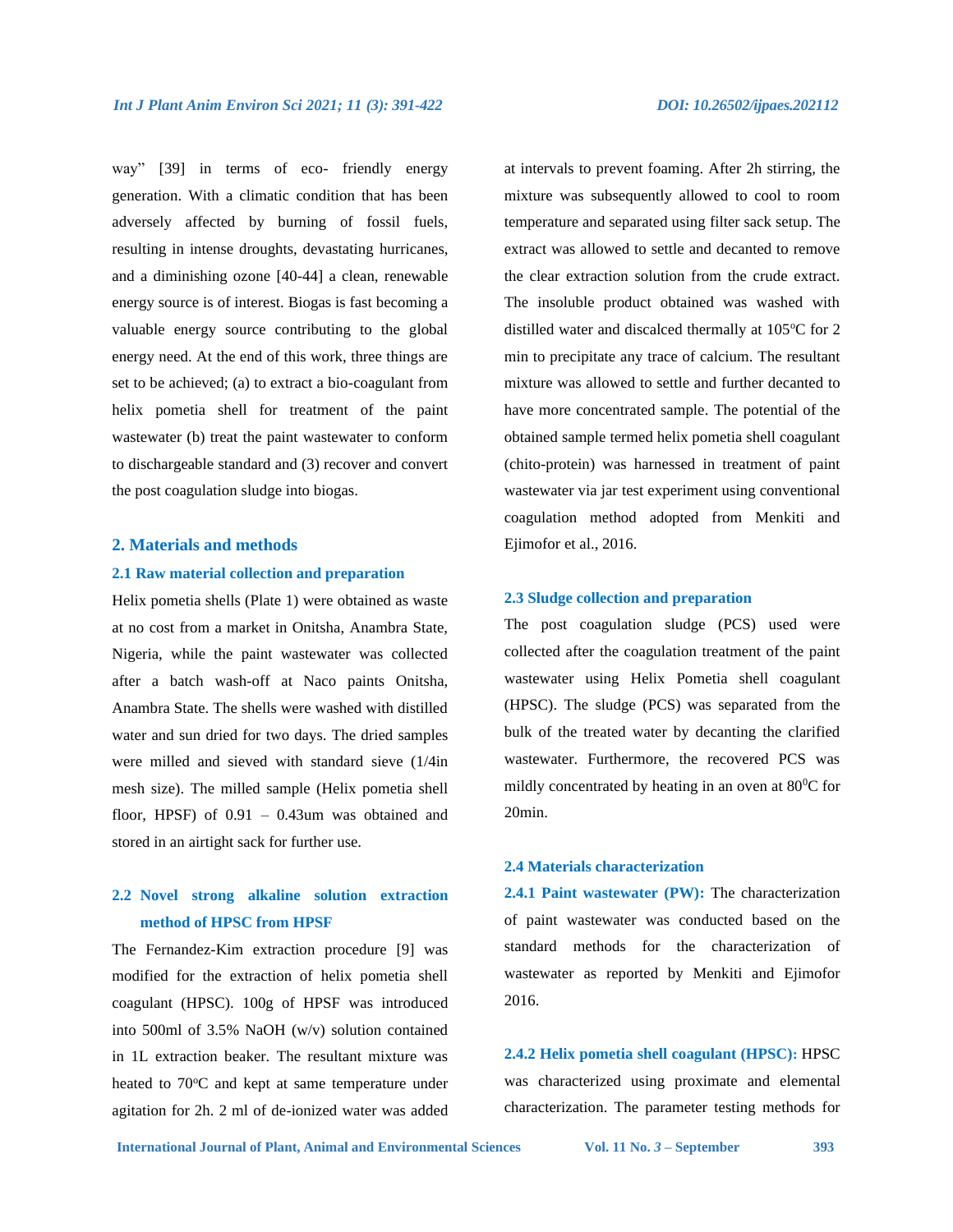the proximate characterization is given in Table 1.

**2.4.3 PCS characterization:** Instrumental characterization of PCS was done using standard instruments and test methods. EDX/WDS scanning electroscope was used for surface morphological analysis, thermo nicolet 470FTIR spectrophotometer was used for FTIR characterization. X-ray diffraction pattern was obtained using X-ray diffraction spectrophotometer (MiniFlex Benchtop model). Physical characterizations were also carried out to determine the following: total solid content  $(TS)^7$ , volatile solid content (VS)<sup>8</sup>, chemical oxygen demand  $(COD)^9$ , total carbon  $(TOC)^{10}$  and the total nitrogen  $(TN)^{11}$ . The testing methods are presented in Table  $1(^{7-11}$ - method number in Table 1).

| S/No           | <b>Parameters</b>                     | <b>Procedure</b>                    | Ref.     |  |
|----------------|---------------------------------------|-------------------------------------|----------|--|
| 1              | Yield (%)                             | $AOAC - PA (118) (1990)$            | $[43]$   |  |
| $\overline{2}$ | Protein $(\%)$                        | AOAC-920.53 (1995)                  | $[42]$   |  |
| 3              | Bulk density $(g/ml)$                 | ASTM E-357-07 (2015)                | $[43]$   |  |
| $\overline{4}$ | Ash content $(\% )$                   | AOAC -942.05PA (2000)               | $[43]$   |  |
| 5              | Weight loss $(\%)$                    | $AOAC - 930.15(2000)$               |          |  |
| 5              | Oil content $(\% )$                   | $AOAC - 999.02(1999)$               | $[44]$   |  |
| 6              | Moisture content (%)                  | AOAC 934 (2005)                     | $[46]$   |  |
| $\overline{7}$ | Total, solid (TS)                     | APHA 2540B (1997)                   | $[35]$   |  |
| 8              | Volatile solid (VS)                   | APHA 2540E (1997)                   | [35, 37] |  |
| 9              | Chemical<br>demand<br>oxygen<br>(COD) | APHA 5220 B (2005)                  |          |  |
| 10             | Total, Carbon                         | Walkley and Black (1934)            | $[35]$   |  |
| 11             | Total, Nitrogen                       | APHA 4500-N <sub>org</sub> C (2005) | $[46]$   |  |

**Table 1:** Parameter testing method for proximate/physical characterization of HPSC and PCs.

#### **2.5 Bench scale Jar test experiment**

Standard turbid-metric laboratory Jar test method [5, 9] was used for the coag- flocculation experiment. 500 mL of PPW samples were measured into (five) 1000mL beakers. 1000-5000mg of konki-De was dosed into 5different beakers. Specified pH adjustment was achieved using 0.1MH2SO<sup>4</sup> and 0.1M NaOH after the experiment was first conducted using the initial pH of PPW. The mixture was continuously stirred in a magnetic stirrer for 2min at 250rpm stirring speed and subsequently reduced to 30rpm for 20min. The treated mixture was allowed to settle for 35min.Within this interval, at desired times, 20mL of the clear upper layer of the settling mixture was taken and analyzed for residual turbidity. The data obtained were used to investigate the treatment efficiency, effect of process parameters, adsorption kinetics and equilibrium studies.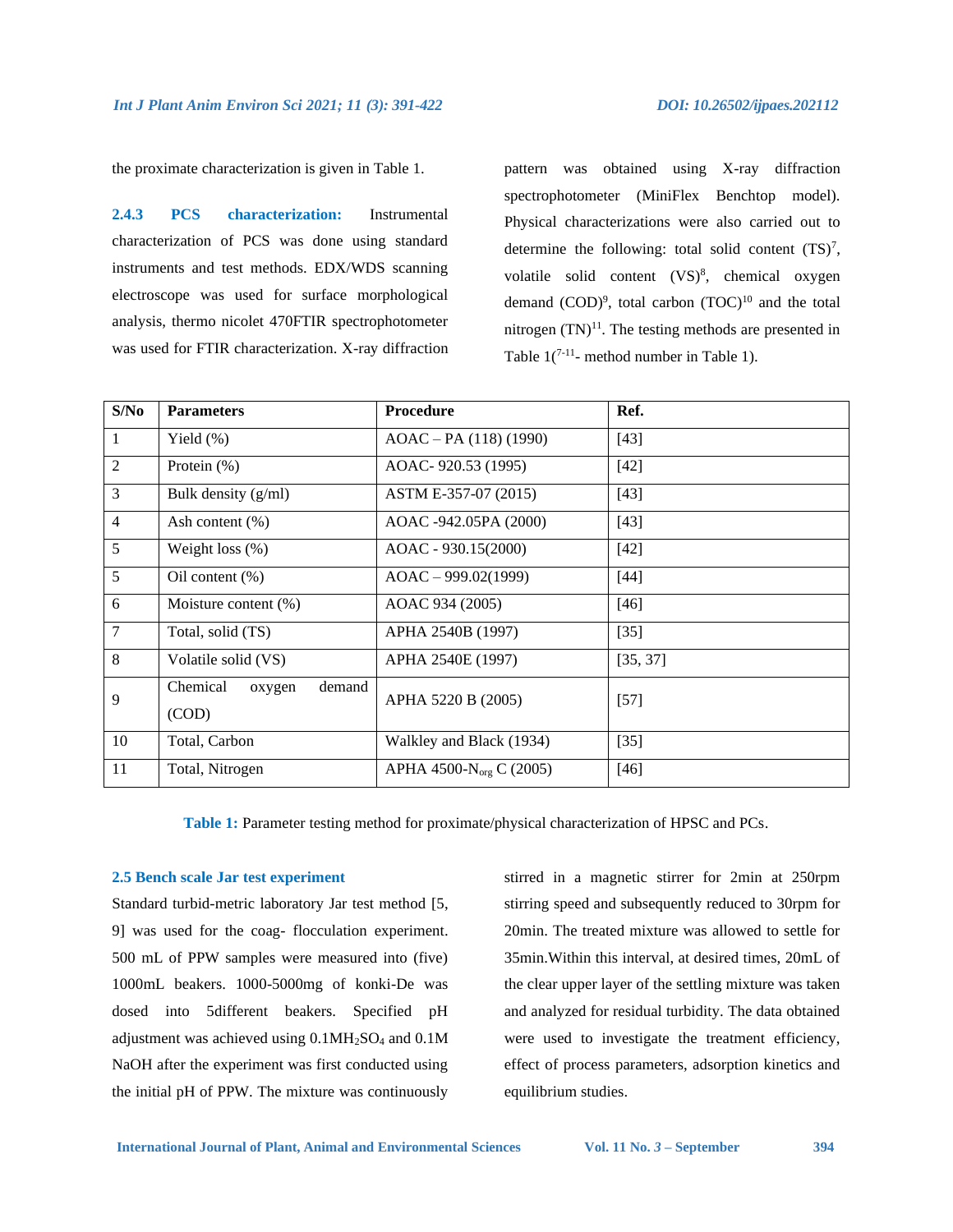#### **2.6 Biogas production**

Bio-gas production via anaerobic digestion of PCS was carried out using four experimental units

PCS

(anaerobic bio-digester, biogas measuring unit, biogas purification unit and biogas collection unit) as shown in Figure 1.



**Figure 1:** Block diagram for the production of biogas.

A mixture of 150g of PCS and 450ml of water was charged into the anaerobic bio-digester (A, Figure 1) (made of sealed 1L gallon, with 750ml working volume). The crude biogas produced inside the biodigester flowed into the water displacement biogas measuring unit (B) through delivery tube (D1). The water displacement measuring unit consists of inverted measuring cylinder and bowel filled with supersaturated acidified brine. The brine was used to prevent dissolution of the produced biogas and to enhance the building up of gas pressure for easy measurement and recovery [45]. The biogas is expected to displace equal volume of brine inside the measuring unit. The volume of water displaced by the biogas entering the measuring unit was recorded every five (5) days. The biogas evolved in the air space of the inverted measuring cylinder flowed into the purification unit through delivery tube D3. Within the purification unit, the biogas passed through subunits C (containing Ca  $(OH)_2$ ), D (containing solution of iron fillings) and E (containing  $CaCl<sub>2</sub>$ ) to remove  $CO_{2(g)}$ ,  $H_2S_{(g)}$  and  $H_2O_{(g)}$ , respectively. Aliquots were collected from the bio-digester at five days intervals through line D2 (sampling point) for analysis (TS, VS, TOC, TN). The biogas sample collected from collection unit (F) after the 40 days retention time was analyzed using gas chromatography.

**2.7 Thermodynamics of biogas production process** The biogas production thermodynamic parameters: mass fractions, specific gas constant, specific heats, ratio of the specific heats, internal energy, and enthalpy were calculated from the gas chromatography result using Equations (1) to (10) shown in Table 2 [46].

| <b>Parameters</b> | <b>Equation</b>                     | <b>Equation No.</b> |
|-------------------|-------------------------------------|---------------------|
| Mass fraction     | $m_i$<br>$m_{a}$<br>=<br>$m_{\tau}$ | $-1$                |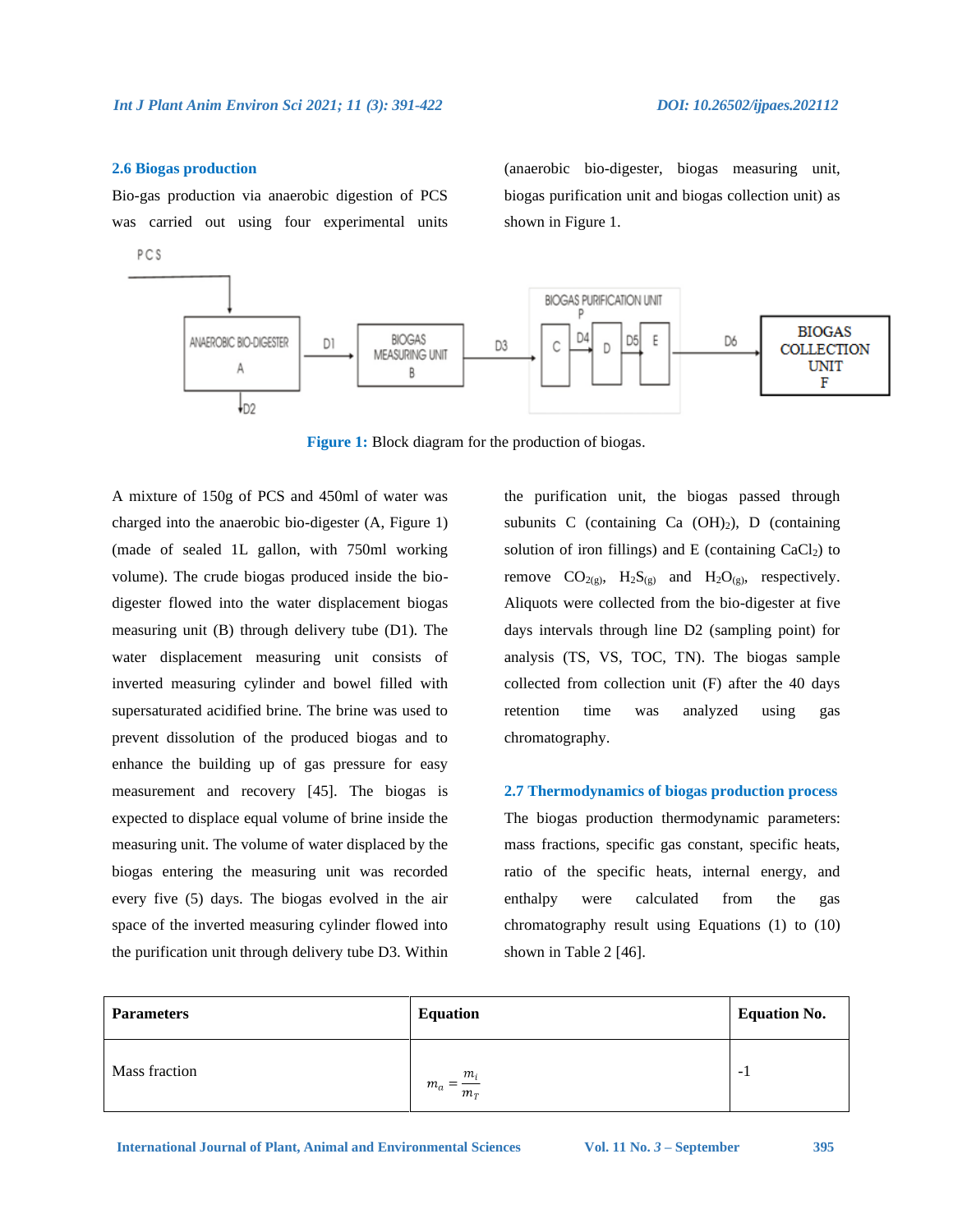| Specific biogas constant                       | $R = \sum_{i=1}^{n} \frac{m_i}{m_T} \frac{R_o}{M_i}$            | $-2$        |
|------------------------------------------------|-----------------------------------------------------------------|-------------|
| Specific heat at constant volume               | $C_v = \sum_{i=1}^n \frac{m_i}{m_T} C_{vi}$                     | $-3$        |
| Specific heat at constant pressure             | $\mathcal{C}_p = \sum_{i=1}^n \frac{m_i}{m_T} \mathcal{C}_{pi}$ | $-4$        |
| Specific gas constant                          | $R_i = \frac{R}{M_i}$                                           | $-5$        |
| Heat ratio constant at pressure and volume     | $\gamma = \frac{C_p}{C_n}$                                      | $-6$        |
| Independent specific heat at constant pressure | $C_{pi} = 4R_i$                                                 | $-7$        |
| Independent specific heat at constant volume   | $C_{vi} = 3R_i$                                                 | $\text{-}8$ |
| Internal energy                                | $u = \ensuremath{\mathcal{C}}_v T$                              | $-9$        |
| Enthalpy                                       | $h = C_p T$                                                     | $-10$       |

**Table 2:** Thermodynamics parameters estimated.

ma -mass fraction of the biogas components,*m*<sup>i</sup> - the mass of a component gas in the mixture,  $m_T$  - the total mass of the components in the mixture. R- Specific biogas constant,  $R_0$  - the universal gas constant;  $R_i$  specific gas constant of a component gas in the biogas mixture. Cp - specific heat at constant

pressure, Cv - specific heat at constant volume, γ ratio of the specific heats, Cvi- specific heat at constant volume, *u* - specific internal energy,hspecific enthalpy

Furthermore, change in standard Gibb's free energy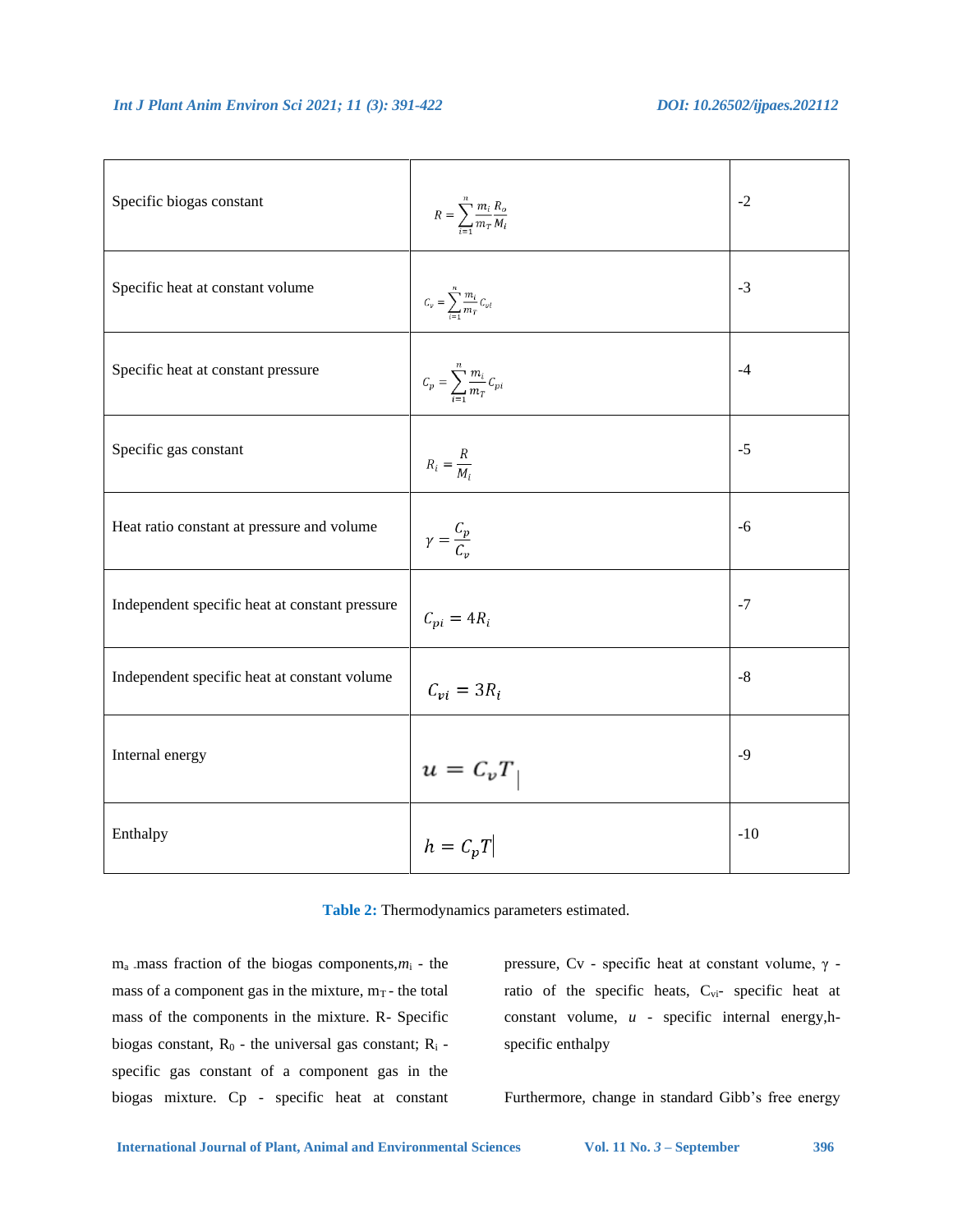$(\Delta G_o)$ , standard enthalpy  $(\Delta H_o)$ , and standard entropy (Δ*So*) were also estimated using modified Eyring-Polanyi equation (Equation 11), Equation 12 and 13, respectively.

$$
\Delta G = RT \operatorname{Ln} \left(\frac{Kh}{K_B T}\right) (11)
$$

$$
\Delta H = C_p \Delta T \qquad (12)
$$

$$
\Delta G = \Delta H - T \Delta S \quad (13)
$$

Where  $k$  is the rate constant  $(s^{-1})$  from kinetic studies (reported elsewhere), T is the absolute temperature  $(K)$ , R,  $k_b$  and h are the universal gas (8.314 Jmol<sup>-1</sup>K<sup>-</sup> <sup>1</sup>), Boltzmann (1.38 x 10-23 J/K) and Planck's (6.63x) 10-34 J s) constants, respectively. The transmission coefficient κ is often taken as unity.

#### **2.8 Energy Content of Biogas**

Energy content of biogas estimates the approximate values of the useful part of energy obtained during biogas combustion. The higher the energy content, the higher the biogas quality and the lower the chemical complexity [47-49]. The energy parameters of the recovered biogas (actual calorific values (heating value), the latent heat of vaporization (the difference between the upper calorific and actual calorific value), the wobbe's index (W) and the adiabatic flame temperature (TLL) were evaluated based on the thermodynamics properties of the biogas (specific heat  $(C_p)$  molar mass(M), density  $(\rho)$ , standard lower calorific value (Hu), specific gas constant(R) using Equations 14, 15, 16 and 12, respectively.

$$
H_{u,act} = \frac{V_{CH4}}{V_{tot}} = \rho_{CH4,act} * H_{u,n}
$$
 (14)

Hu,act : Actual biogas upper calorific value (calculated),  $V_{CH4}$ : Volume (ml) of CH<sub>4</sub> component of the biogas,  $V_{tot}$ : Total biogas volume (ml), ρCH4,act : Density of  $CH<sub>4</sub>, H<sub>u.n</sub>: Standard upper calorific value.$  $LH_{Vap} = HHV - LHV (15)$ 

HHV = LHV+m  $h_{fg}$  (where HHV: higher heating value (upper calorific value), LHV: lower heating value (lower calorific value),  $LH_{Vap}$ : Latent heat of vaporization (m  $h_{fg}$ ).

$$
W = \frac{H_{u,act}}{\sqrt{d}} (16)
$$

(W = Wobbies index,  $H_{u,act}$  = Actual biogas calorific value,  $d =$  relative density of the biogas,  $m =$  mass,  $h_{fg}$  =latent heat of vaporization).

 $d_{\text{biogas}} = \sum y_i d_i$  (d: density) 17

$$
\sum n_i = (\overline{h}_{fi} + \overline{h}_{Ti} - \overline{h}_{i298k})_p = (\sum n_i \overline{h}_{fi})_r 18
$$

 $\sum n_i$ : Total component mass,  $h_{Ti}$ : the enthalpy of each component in the combustion products at the adiabatic flame temperature,  $h_{fi}$ : s the formation enthalpy of the components.

 $T_{adiabatic}$  (TTL)  $\Rightarrow$  - $\Delta HTi_{298}$  = Cp <sub>298K</sub>, biogas  $\Delta T$  19 Cp 298K: heat capacity at 298K, TTL: adiabatic flame temperature.

#### **3. Results**

## **3.1 Paint wastewater analysis before and after coagulation**

Wastewater analyses of the paint wastewater carried out before and after coagulation treatment were compared with the national environmental regulatory standard for wastewater discharge (national discharge limit) in Table 3. The jar test experiment was conducted using best coagulant dosage, pH, temperature, and time of 4g/l, 4, 45 $\degree$ C and 20mins, respectively obtained from the preliminary one factor at a time jar test experiment. Table 3 shows that the paint wastewater has high content of TSS and TDS of 2681mg/l and 1313mg/l, respectively as against the NERS (National effluent regulatory standard)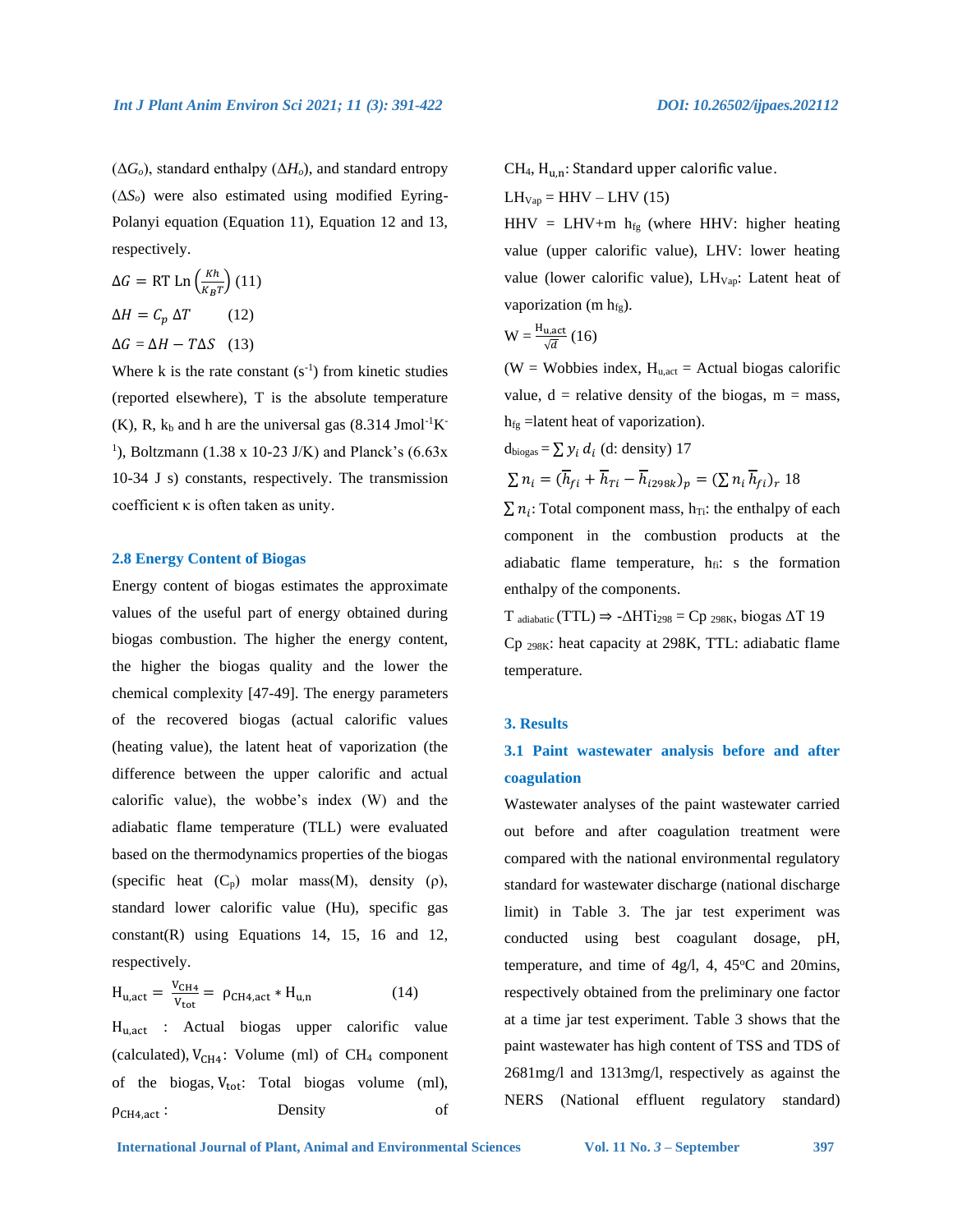standard of 300NTU (705mg/l) and 1200mg/l before treatment. The high TSS and TDS observed in paint effluent indicate that the wastewater contains high particle load which cannot be discharged to the environment without treatment. The sample's pH (7.89) was observed to be within the acceptable standard. After the coagulation treatment, the wastewater characteristic was observed to have reduced below the discharge limit. Hence, the treated wastewater can be discharged into the environment without adverse effect.

| <b>Nacco Paint wastewater Quality</b> | <b>Before treatment</b> | <b>After treatment</b> | <b>NERS</b> |
|---------------------------------------|-------------------------|------------------------|-------------|
| $TS \text{ (mg/l)}$                   | 3994                    | 804                    | 1905        |
| $TSS$ (mg/l)                          | 2681                    | 279                    | 705         |
| TDS $(mg/l)$                          | 1313                    | 525                    | 1200        |
| pH                                    | 7.89                    | 7.2                    | $07-Aug$    |

**Table 3:** Wastewater Analysis of Nacco emulsion paint wastewater.

TS: Total solid, TDS: Total dissolved solid, TSS: Total suspended solid.

### **3.2 Sludge characterization**

**3.2.1. Elemental Analysis of PCS**: Elemental characterization was carried out to evaluate the elemental composition of PCS. Table 4 shows that PCS contains calcium (Ca), oxygen (O), sodium (Na) and carbon (C) as the major elemental components. Other elements such as Mg, Al, P, Si, C, Cl, Ti, and K are in trace values. The Ca, Si Cl, Ti, C and Na content of PCS can be attributed to the suspended particles in paint wastewater which must have

resulted from different components used in paint production (calcium carbonate, titanium dioxide, Sodium silicate, biocide, cellulose thickener among others). The oxygen (O) and other components result from the natural coagulant (helix potemia shell extract HPSE, [5] used for the jar test coagulation experiment. The presence of these elements infers that PCS consists of the particles in the wastewater and the crude extract (chito-protein) used as coagulant for particles decontamination.

| <b>Elements</b> | $\%$ W.C |
|-----------------|----------|
| $\mathcal{C}$   | 9.26     |
| Na              | 7.68     |
| $_{\rm Mg}$     | 1.96     |
| $\mathbf{A}$ l  | 3.03     |
| $\mathbf{P}$    | 0.27     |
| Si              | 3.28     |
| Cl              | 0.94     |

International Journal of Plant, Animal and Environmental Sciences Vol. 11 No. 3 – September 398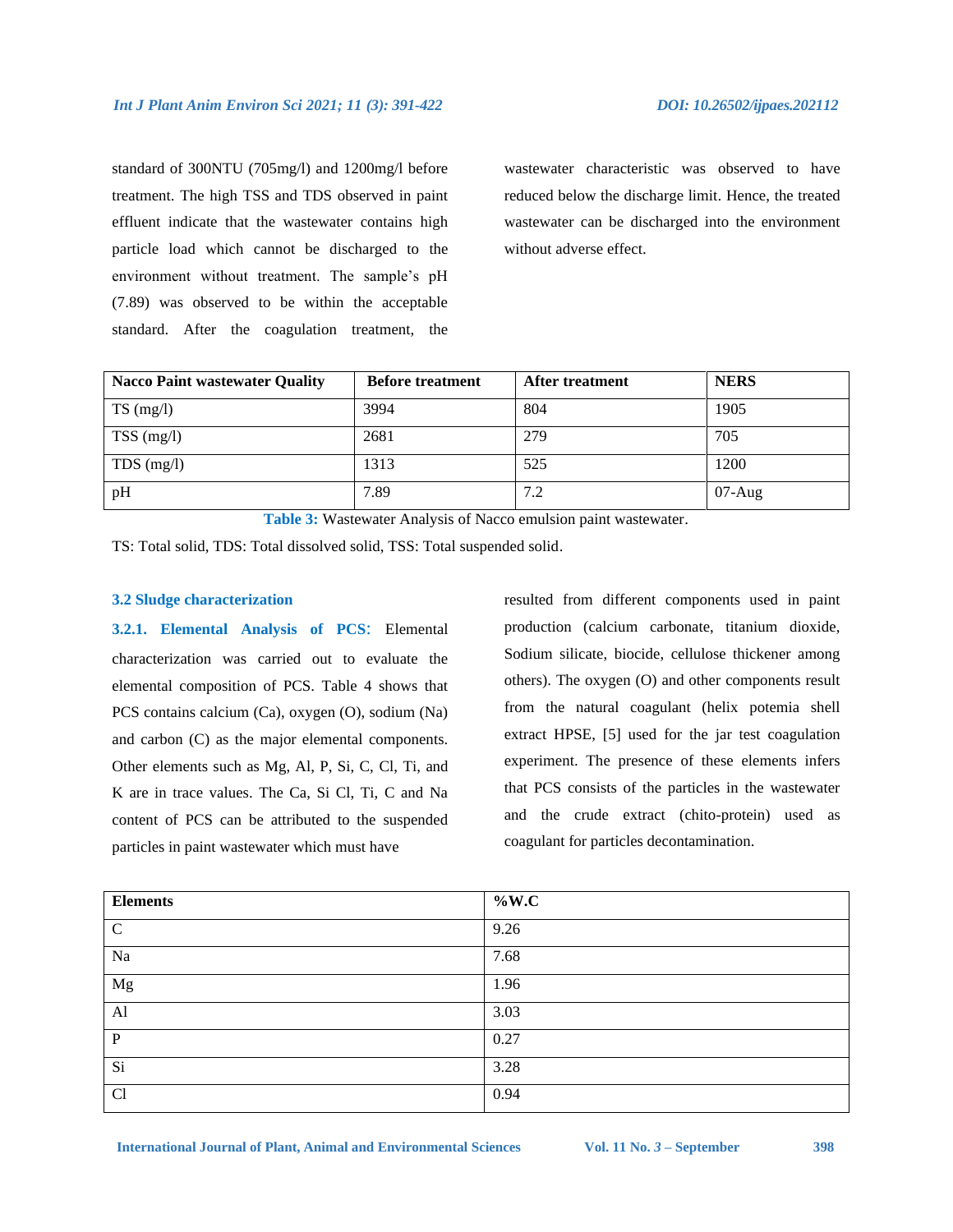#### *Int J Plant Anim Environ Sci 2021; 11 (3): 391-422 DOI: 10.26502/ijpaes.202112*

| K              | 0.25  |
|----------------|-------|
| Ca             | 39.6  |
| T <sub>i</sub> | 3.58  |
| Fe             | 1.33  |
| $\Omega$       | 29.04 |

**Table 4:** Elemental composition of the post coagulation Sludge (PCS).

**3.2.2 FTIR Analysis of PCS:** The observed functional groups in PCS give suggestion of the proportion of the biodegradable components of PCS. The presence of functional group such as amine group, β-glycosides, cellulose infers that to a large extent PCS is biodegradable. Furthermore, understanding of the surface chemistry of the sludge in terms of the present functional group will aid the decision of the best method to apply for sludge processing and treatment.



**Figure. 1:** FTIR spectrum of PCS.

FTIR spectrum of PCS (Figure 1) shows many distinct and pronounced peaks. The peaks were analyzed and compared with the known signature of identified materials in FTIR library (FTIR databases, wwwftir-libraries.com). From the spectrum peaks within the plot of absorbance and wavenumbers, the nature and representation of some functional groups were observed. Twenty-four (24) discernable peaks were detected between the frequencies (wavenumbers) of  $600-4000$  cm<sup>-1</sup> in Figure 1. The highest peak can be observed as  $1403 \text{ cm}^{-1}$  and at a threshold of 0.4. This peak represents  $=$  C $-$ H in-plane bending of alkene aliphatic compound. A trace of carboxylic functional group is observed as stunted band at 3000 cm<sup>-1</sup>. The peak at  $3476$  cm<sup>-1</sup> may be attributed to cellulose –OH stretching vibration [35].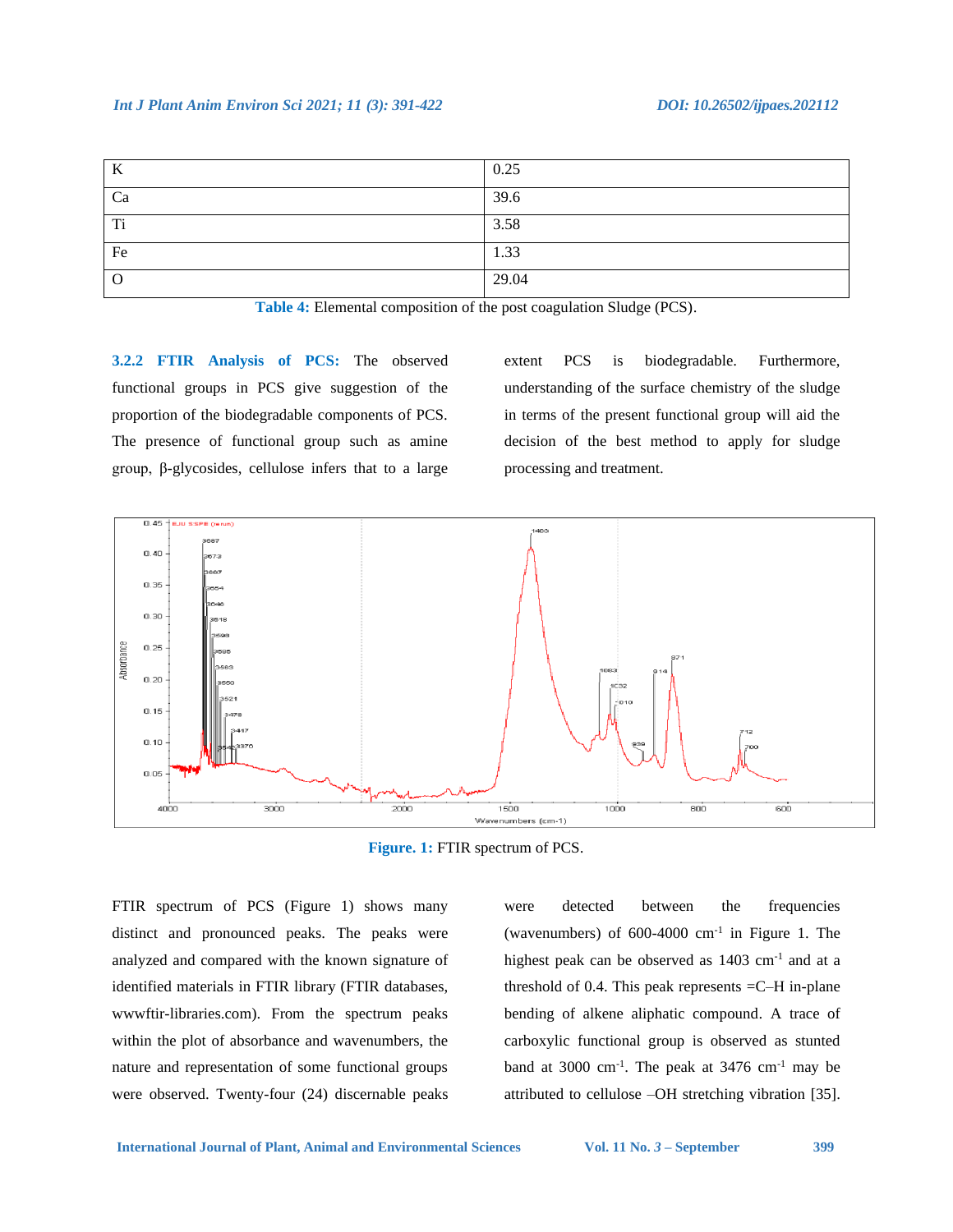The appearance of peak within the range of 3300-  $3500 \text{ cm}^{-1}$  could be linked to N-H stretching of amine group. Peaks within the range of  $3500 - 3550$  cm<sup>-1</sup> depict phenol O-H stretching. Frequency range above 3550 cm-1 as seen in the higher wave number area of the spectrum could be linked to alcohol O–H stretching, which is typical of oxygen containing compounds. This can be confirmed by the presence of oxygen in the chemical/elemental characterization presented in Table 4. At the lower wave-number area, the appearance of band at  $939 \text{ cm}^{-1}$  could be attributed to C–O–H out-of-plane bending while peaks at  $712 \text{ cm}^{-1}$  and  $700 \text{ cm}^{-1}$  show N-H wagging group. In addition, the presence of β-glycosides at 871 cm<sup>-1</sup> may have given credence to the presence of

cellulose [50]. These functional groups were formed from the adsorptive interaction between the suspended particles from paint and the bio-coagulant during the coagulation experiment that generated the PCS.

**3.2.3 XRD Analysis of PCS:** X-ray diffraction spectrum of PCS is presented in Figure 2. From the spectrum, a systematic arrangement of peaks with two distinct high intensity peaks and other ten (11) low intensity peaks can be observed. Hence, a total of twelve (13) clear peaks were detected at scattering angles of  $2\theta = 26^0$ ,  $27^0$ ,  $29^0$ ,  $31^0$ ,  $33^0$ ,  $36^0$ ,  $39^0$ ,  $42^0$ ,  $44^0$ ,  $46^0$ ,  $47^0$ ,  $48^0$  and  $49^0$ , respectively.



**Figure. 2:** XRD pattern of PCS.

The two distinct peaks represent the dominant element accumulated during coagulation (calcium and oxygen). The two elements were found also to be prominent in elemental characterization of PCS

(Table 4). It is understandable that calcium is one of the major constituents in paint wastewater while the oxygen shows to a great extent the protein content the bio-coagulant used in PCS generation [9]. The low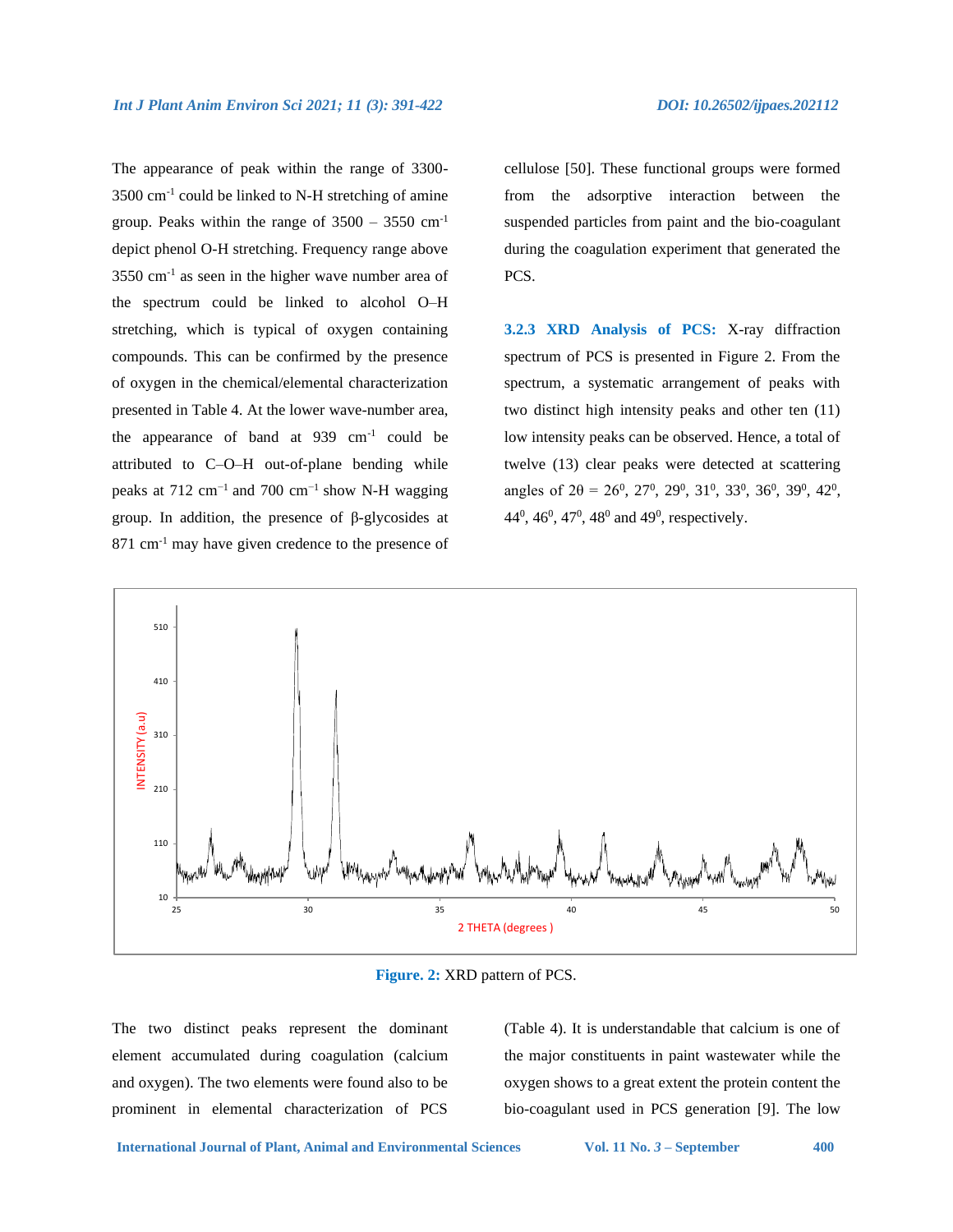intensity peaks can be attributed to the position of the trace elements within the crystalline structure. The symmetric arrangements of the peaks indicate a wellorganized atomic grouping or crystalline spacing within the internal chemistry of PCS. This arrangement indicates an organized crystalline structure. The lattice d-spacing (interplanar spacing) was evaluated using Braggs equation (d=  $\lambda$ /(2Sin  $\theta$ ) [51-53]. The first diffraction plane was observed from the origin at hkl of 000. Therefore, it can be concluded that the atomic structure of PCS is of primitive crystalline structure [9]. The lattice planes for the peaks are presented in Table 5. The planes represent the distances between successive, parallel planes of lattice atoms. The planes act as diffraction gratings to radiation that has a wavelength comparable in size to the spacing between planes.

| peak           | $2\theta$ | $\theta$ | d(A) | Plane (hkl)    |
|----------------|-----------|----------|------|----------------|
| $\mathbf{1}$   | 26        | 13       | 3.43 | $\mathbf{0}$   |
| $\overline{2}$ | 27        | 13.5     | 3.3  | 103            |
| $\overline{3}$ | 29        | 14.5     | 3.08 | 222            |
| $\overline{4}$ | 31        | 15.5     | 2.89 | $\overline{4}$ |
| 5              | 33        | 16.5     | 2.72 | 110            |
| $6\,$          | 36        | 18       | 2.49 | 200            |
| $\overline{7}$ | 39        | 19.5     | 2.31 | 202            |
| $\,8\,$        | 42        | 21       | 2.15 | 111            |
| 9              | 44        | 22       | 2.06 | 202            |
| $10\,$         | 46        | 23       | 1.97 | 200            |
| $11\,$         | 47        | 23.5     | 1.93 | 200            |
| 12             | 48        | 24       | 1.89 | 220            |
| 13             | 49        | 24.5     | 1.86 | 220            |

**Table 5:** d- Values and their corresponding miller's planes for PCS.

**3.2.4 DSC /TGA for PCS:** PCS was subjected to DSC and TGA; the images obtained are presented in Plate 1 respectively. From Plate 1, the glass transition point was observed at  $25^{\circ}$ C, while the sharp transition was observed at 102°C. The Eutectic point in DSC curve of any material projects the presence of impurity on such material (Sarı,2006). The point-like elongated part at  $175^{\circ}$ C (eutectic point) shows that PCS is not a pure sample from single origin. PCS contains particles from different origins aggregated and settled as sludge. From thermal gravimetric analysis (TGA) in Plate 2, the descending TGA thermal curve obtained indicates that weight loss occurred. The plateau stage was observed between  $100 - 200$ °C. This stage indicates a stage of thermal stability where there is no weight loss as a result of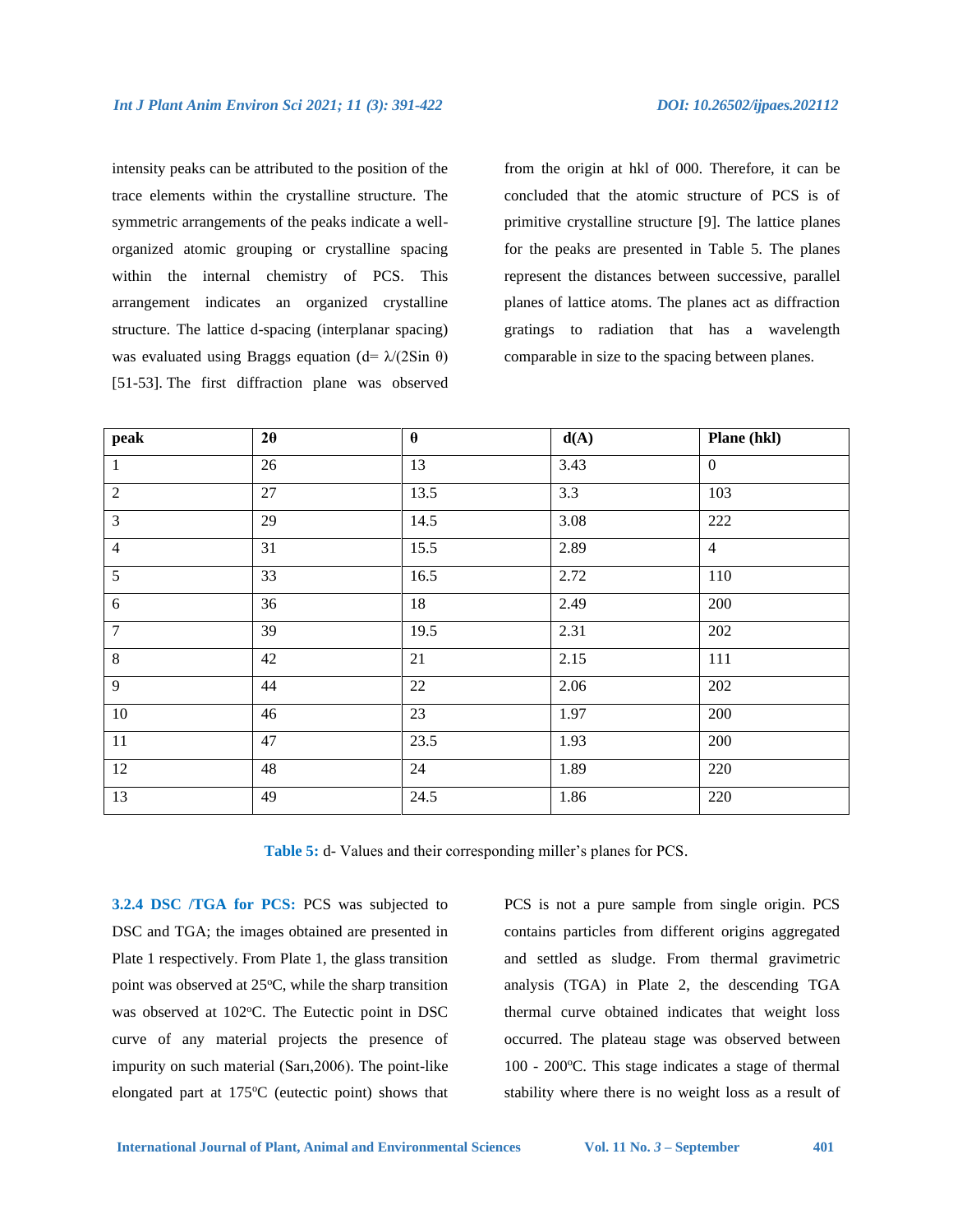variation in temperature. The onset temperature was observed at 225°C. At this temperature, the initial pronounced weight loss began. Weight loss of 69% was obtained; this weight loss must have resulted

from the volatile part of PCS. This observed volatile content of the recovered sludge (PCS) infers those parts of the PCS are biodegradable. Sludge of that nature can be used effectively for biogas production.



**Plate 1:** DSC presentation of PCS.



**Plate 2:** TGA of PCS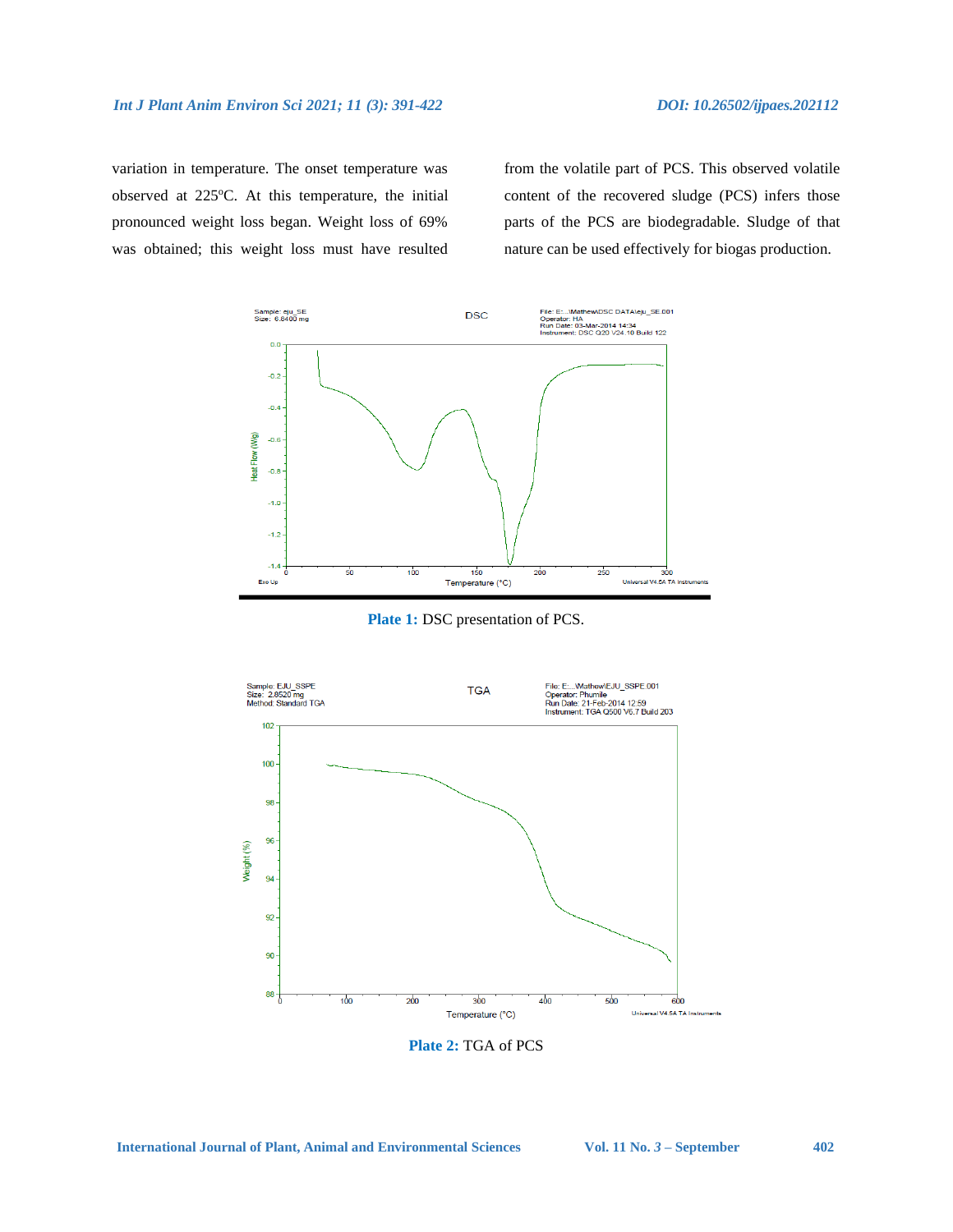**3.2.5 Physicochemical Properties of the digester feedstock:** The intrinsic properties of PCS were observed via physicochemical characterization shown in Table 6. The parameters of importance while considering a feed slurry for anaerobic digestion are

the carbon-to-nitrogen value (C: N) and the volatile solid content (% VS). The % VS shows the extent of the biodegradability of the feed slurry.

| <b>Parameters</b>       | <b>PCS</b> |
|-------------------------|------------|
| pH                      | 6.94       |
| <b>TS</b>               | 222g/l     |
| $\mathop{\mathrm{COD}}$ | 1236mg/l   |
| BOD <sub>5</sub>        | 866.5mg/l  |
| <b>TOC</b>              | 28%        |
| $VS$ (%TS)              | 76         |
| VSS (mg/l)              | 3179       |
| <b>TKN</b>              | 1.12%      |
| C: N                    | 25:01:00   |

**Table 6:** Physicochemical characterization PCS.

For a biodegradable feed slurry, the potential for biogas yield is a measure of the C:N value. Feed slurry with good propensity for biogas yield must have C:N value within the range of 25:1 and 30:1 [46]. From Table 6, the %VS for PCS feed slurry was found to be 76%. The % VS of this magnitude indicates that greater part of the feed slurry is biodegradable. The C:N value of 25:1 was obtained which shows that the slurry has a good potential for biogas yield. Hence it could be inferred that PCS can be used as precursor for biogas generation. Near neutral PCS pH of 6 is reasonably within the suitable

pH for bacteria activities in anaerobic digestion. The presence of organic matter in PCS was revealed by the BOD and COD of 1236 mg/l and 866.5, respectively.

#### **3.3 Biogas production**

**3.3.1 Biogas Yield:** The biogas yield from PCS digestion was observed every five days using water displacement method (see biogas production method). The volume of biogas generated was plotted against retention time in Fig 3.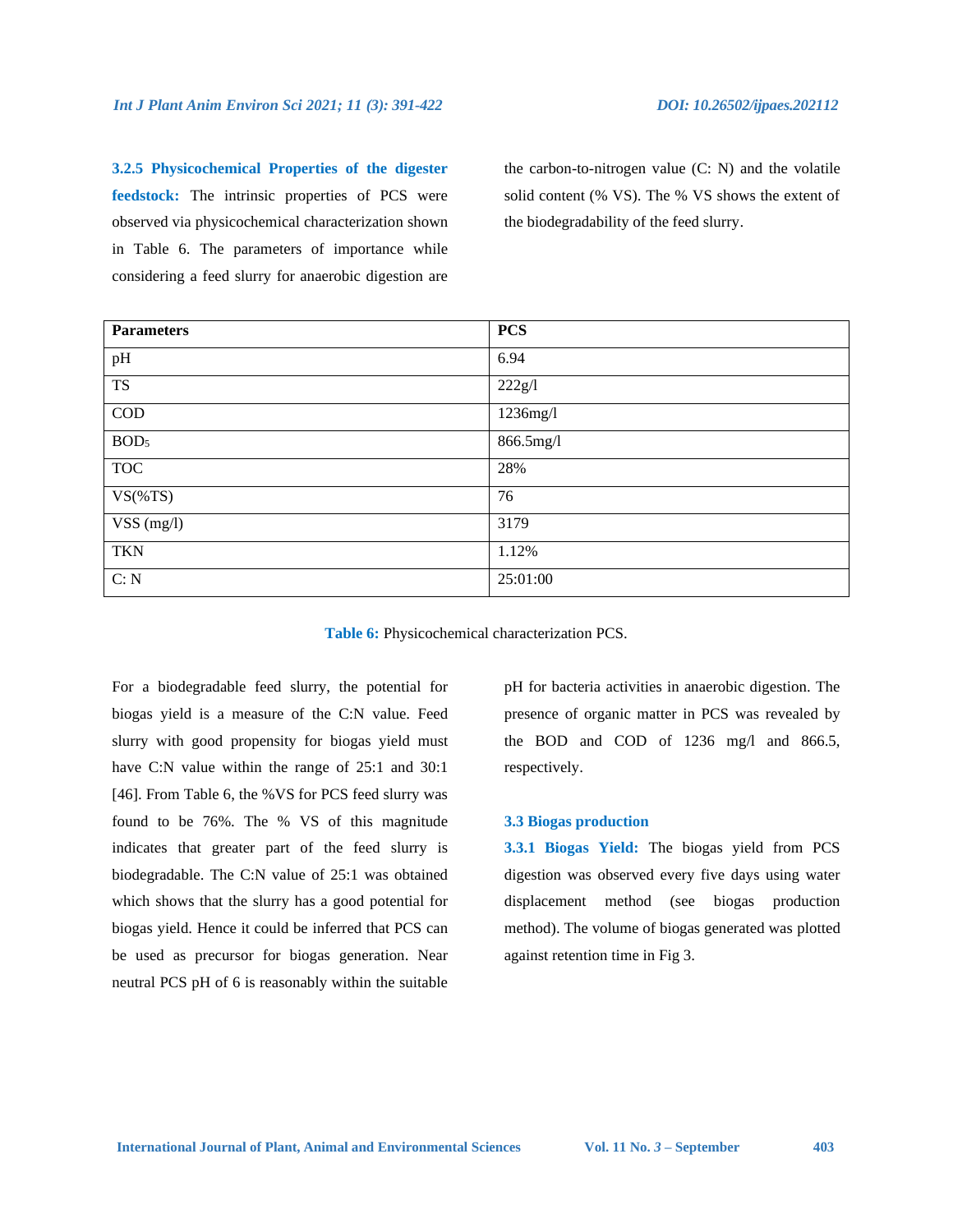

**Figure 3:** Daily biogas production.

Different stages can be observed from the sinusoidal trend of Figure 3. These stages include: the lag stage, acidogenesis stage, acetogenesis and methanogenesis stage. Although these stages sometimes take place simultaneously in some cases. It is possible to detect them from a careful study of the process. From Figure 3, it can be observed that the biogas production started after the day 3 of charging the feed slurry into the bio-digester. From day 1 to day 3 when there was no active yield of biogas is regarded as the hydrolysis period. In general, hydrolysis is a chemical reaction. Within this period, there is formation of H<sup>+</sup> cations and OH<sup>-</sup> anions. The otherwise unstable large organic polymers in the feed slurry are broken down into simple organic monomers, oligomers and amino acids that could be utilized by the fermentative acido-genesis bacteria. [54, 55] referred to this hydrolysis period as lag period which is the minimum time required for commencement of biogas production. From the FTIR characterization in Figure 1, it was observed that PCS contains protein and cellulose. Therefore, protease and cellulase must have played major role in PCS hydrolysis.

The acidogenesis stage began at the day 4. This stage is characterized by the release of proton and proton acceptors. Within this period, acid forming bacteria which are facultative, break down the products of hydrolysis into acetic acid (CH3COOH), hydrogen  $(H<sub>2</sub>)$ , carbon dioxide  $(CO<sub>2</sub>)$  and alcohols [55]. The stage is also characterized by the onset of actual biogas yield after the lag period. From Figure 3, this stage was observed within day 4 - day 9. Within the acidogenesis stage, active gas production was observed; however, the non-flammability of the gas at this stage indicates the absence of methane gas. [56] reported a similar result.

The termination of acido-genesis stage was marked by the onset of flammability, which introduced acetogenesis and methanogenesis stages on the day 10. The aceto-genesis stage is characterized by conversion of fermentation product into acetic acid, and  $H_2$ . In addition, at this stage  $H_2S$  present in biogas are formed through the action of [sulphoreductors](https://en.wikipedia.org/w/index.php?title=Sulphoreductor&action=edit&redlink=1) [56]. The action of two other bacteria such as [homoacetogens](https://en.wikipedia.org/w/index.php?title=Homoacetogen&action=edit&redlink=1) and [syntrophes](https://en.wikipedia.org/w/index.php?title=Syntrophe&action=edit&redlink=1) are pronounced at this stage. The homoacetogens creates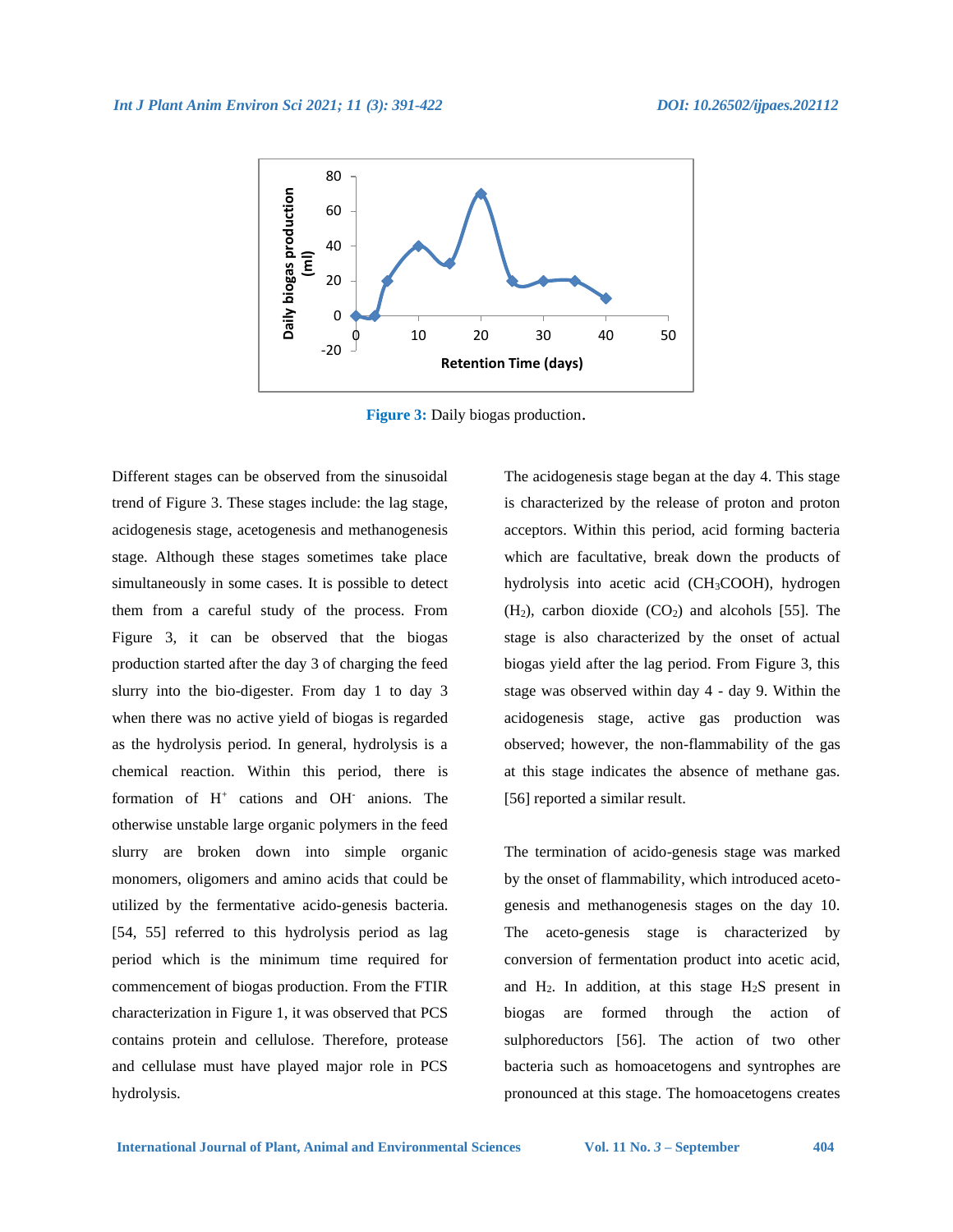a pathway for acetate production while the syntophes is responsible for ammonia formation [55]. The onset of acetogenesis stage could be observed from Figure 3 at day 10. Also, it is observable that after the day 10, within the aceto-genesis stage there was decline in gas production (between day 10-15). This decline could be attributed to kinetic difference existing between the actions of acetogens and methanogens. In addition, parts of the existing products (sugar and amino acids) are being rapidly converted to acetic acid. Within this stage, the actions of methanogens cannot be ruled out due to the presence of  $CO<sub>2</sub>$  [57]. However, the stage is predominantly for acetate formation. After this period (acetogenesis stage), the system experienced a rapid increase in yield of biogas till the maximum yield was attained on day

20. This rapid yield could be linked to increase in production of mainly methane gas resulting from surplus substrate available for methanogens. The methanogens achieve methane production by using the [acetic acid](https://en.wikipedia.org/wiki/Acetic_acid) and the inorganic [carbon-dioxide](https://en.wikipedia.org/wiki/Carbon_dioxide) as terminal electron acceptors. Depletion in substrate concentration resulted in decline in yield after the maximum gas yield was attained. [56, 58, 59] reported similar result.

**3.3.2 Cumulative biogas yield:** The cumulative biogas yield within the 40 days retention time was shown in Figure 4. Within the RT (40 days), 250ml of biogas was produced from PCS slurry. This is a relatively good yield based on the size of the experimental setup (IL, with 75% working volume).



**Figure 4:** Plot of cumulative biogas production within the 40days RT.

# **3.3.3 Variation in process parameters with retention time**

*3.3.3.1 Variation in pH with retention time:* The variation in pH within the anaerobic digester during the experiment is shown in Figure 5. The pH was

observed to fluctuate between the pH of 7 and 8, after initial drop from 6.9-6.1 between 0-5 days of the experiment.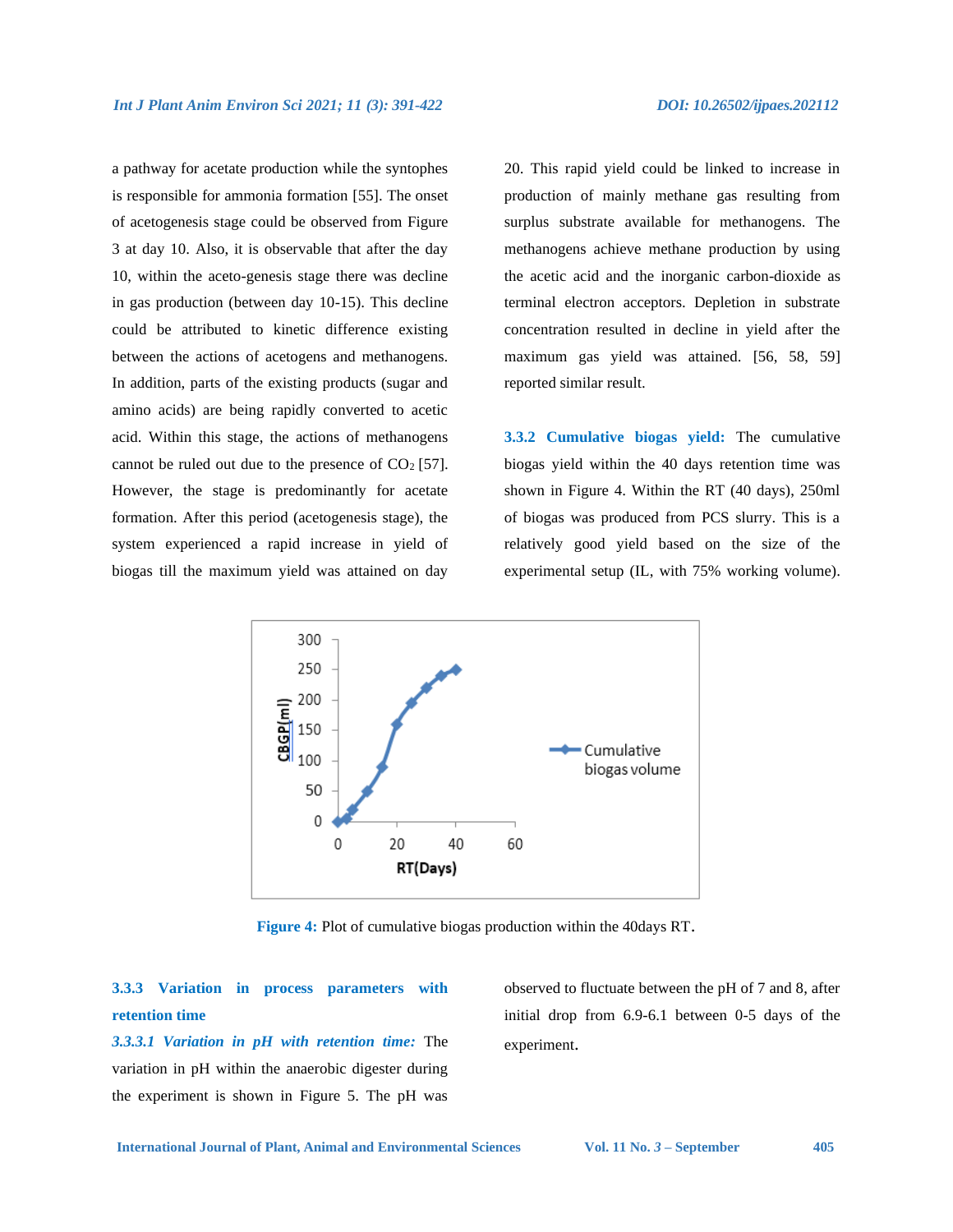

**Figure 5:** pH variation with RT.

This initial drop in pH towards acidic level (6.9 - 6.1) before assuming a more stable values after day 10 has been attributed to the action of the acidogenic bacteria. Within this period (day 3- day 10), the acid forming bacteria (acidogenic bacteria) were actively breaking down organic content of the substrates, producing mostly organic acids. This process increases the general acidity of the anaerobic digestion system.

After the sharp decline in pH (from pH of 6.9 - 6.1), the system pH fluctuates around neutrality all through the 40 days retention time. This near neutral environment provides a suitable atmosphere for the activities of the methanogens. The maximum biogas yield was observed at the  $20<sup>th</sup>$  day within neutral pH of 7.2.). This can be attributed to the fact that the methanogens are highly pH sensitive. The bacteria thrive within neutral pH, any slight variation in pH above or below neutrality inhibit the activities of the methanogens. [58, 60] reported similar trend**.**

*3.3.3.2 Variation in temperature with RT:* The variation of the process temperature with the retention time during the bio-digestion experiment is presented in Figure 6. It was observed that the temperature remained within mesophilic range (25- 31°C) throughout the 40 days retention period.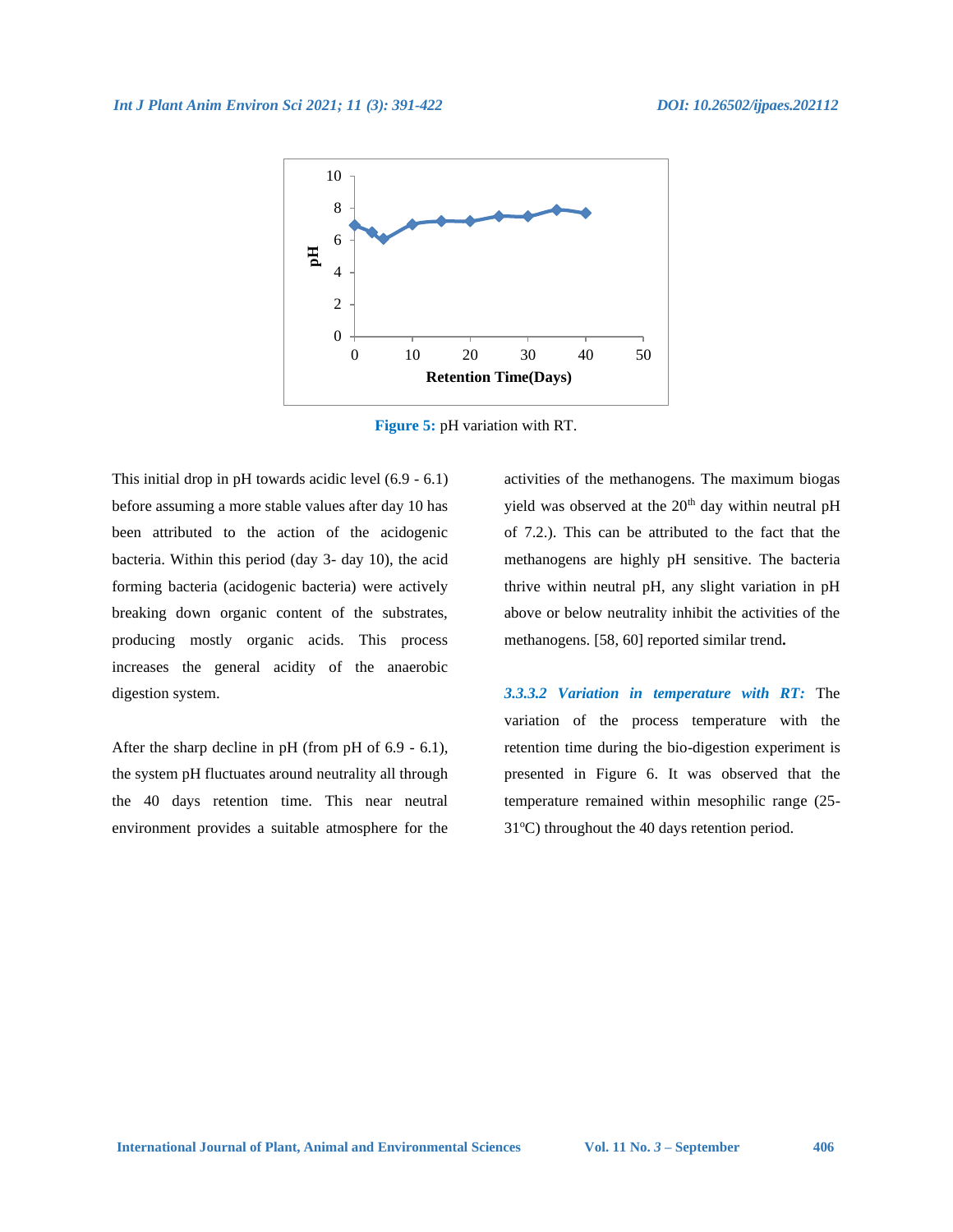

**Figure 6:** Variation in Temperature with RT.

The lowest temperature reading of 27ºC was obtained on the 25th day, while the highest of 31.5ºC was recorded on the 20th day of the digestion process. The sinusoidal variation may be attributed to the influence of the surrounding environment's physical conditions since the digester was not lagged [61]. The significant and sudden decrease in temperature from  $31.5^{\circ}$ C to  $27^{\circ}$ C, corresponding to the 20th and 25th day must have occurred as a result of the prevalent weather condition. This sudden drop must have affected the system as the gas yield dropped significantly from 70 ml to 20 ml.

#### *3.3.3.3 Influence of RT on volatile solid reduction:*

Methane yield is often based on the volatile solids portion of the feed stock, hence the more the reduction in volatile solid the more the yield of methane [62]. Figure 7 presents a plot of reduction in the volatile solid content with time. The VS were observed to decrease with increase in RT. This trend can be linked to the progressive conversion of the VS content of the feed slurry to methane by methanogens. The greater percentage of the VS reduction occurred between 0-20 days. Furthermore, between day  $20 - day 40$ , there was no much further reduction in VS because much of the available biodegradable component of the substrate accessible to micro-organisms must have been utilized. At the end of the 40 days retention time, 37.7 % of the initial VS were unconverted while 62.3% were converted during the anaerobic digestion process. The unconverted content of the VS could be attributed to incomplete mineralization of the nitrogen content of the feed slurry during the digestion process.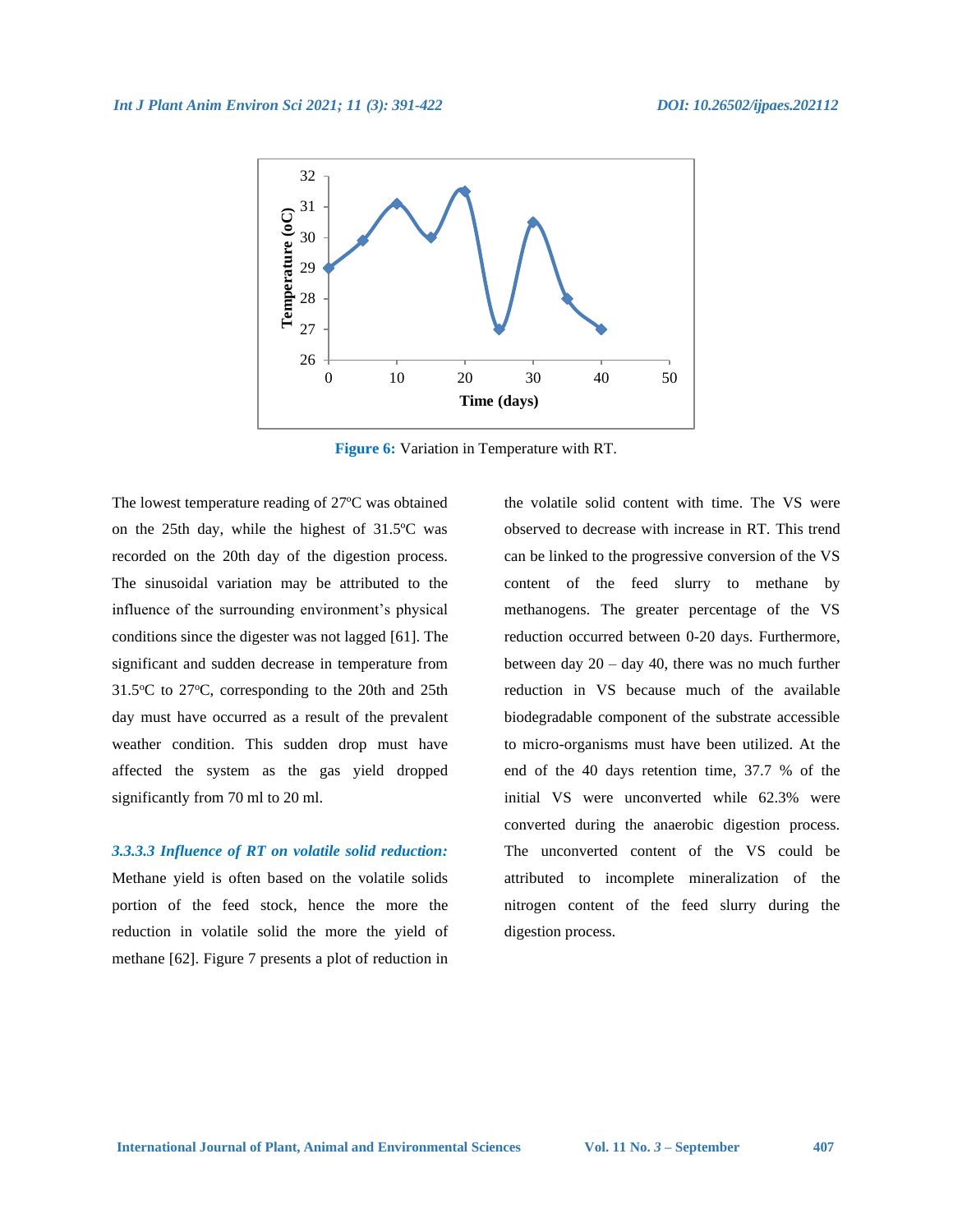

**Figure 7:** Reduction in VS with time.

*3.3.3.4 Reduction in COD and BOD with RT:* The chemical oxygen demand (COD) and biochemical oxygen demand (BOD) reduction show the extent of utilization of the organic matter present in the system.

While COD measures the total concentration of organic matter, BOD indicates the total amount of biodegradable organic matters [63].



**Figure 8:** Percentage reduction in COD and BOD with RT.

The COD and BOD estimated using APHA 5220 B (2005) and ASTM D6238-98 (2012) in [64] were plotted against retention time in Figure 8. Three stages of reduction could be observed in Fig 8 (both in COD and BOD). For the COD, the lag period observed between 0-5 days represent the onset of slurry decomposition. The actions of the present micro-organisms are not very pronounced at this stage. The second stage is a stage of rapid rise in the reduction of COD. This stage was observed between day  $6 - day$  20. This stage represents a period of more rapid biological degradation of the organic content of the feed slurry. The final stage is a stage of another gradual or less rapid reduction between day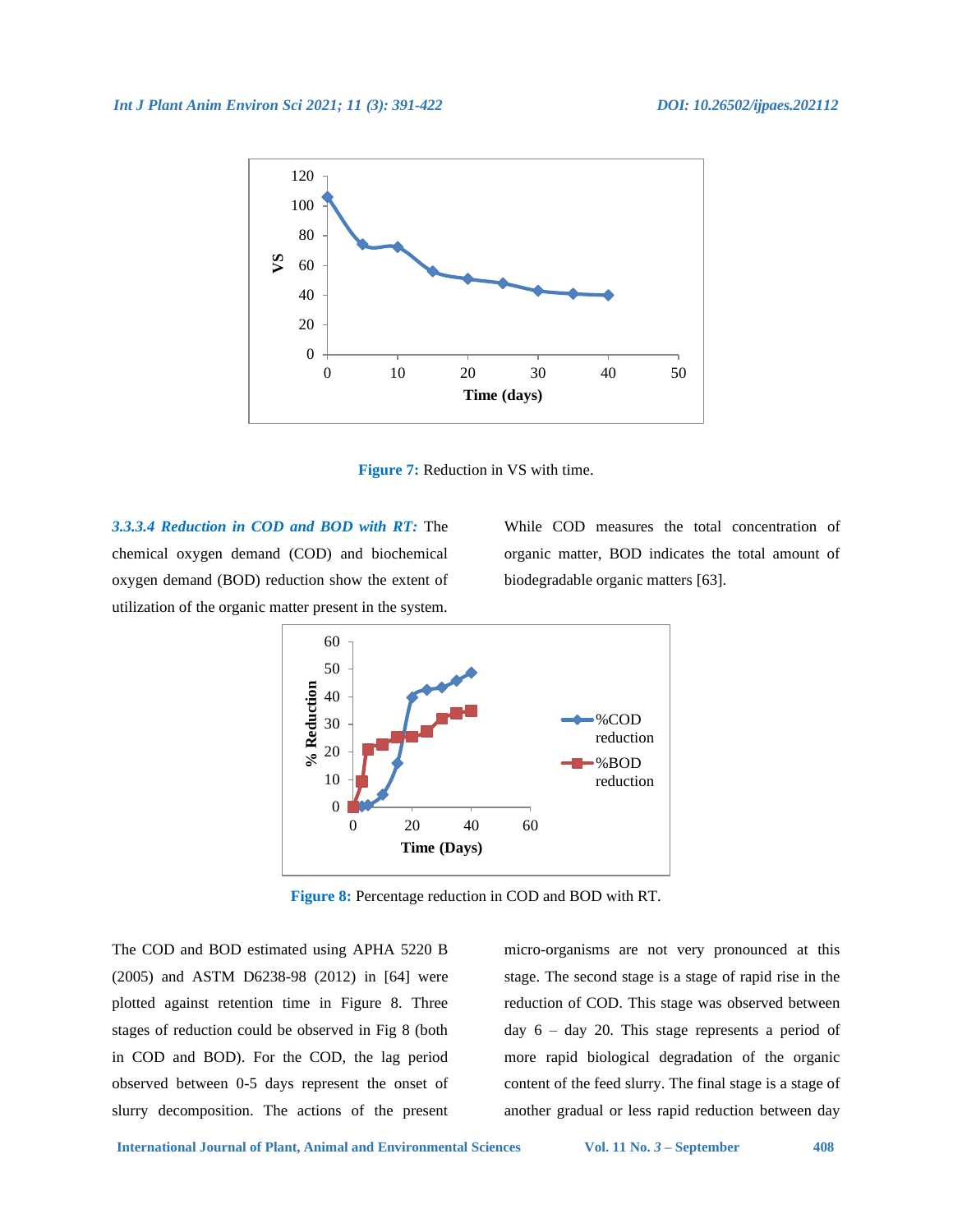21 – day 40. Before this final stage, more of the organic content of the feed slurry has been decomposed; therefore, the digestion system contains less organic content. Reduction in COD is related to theoretical volumetric yield of methane gas. 1mg reduction in COD is equivalent to 0.35 ml of methane yield [65]. A total of 485.7 mg reduction was observed in COD after the last day, which is equivalent to 170 ml of methane.

Also from Figure 8, it could be observed that the reduction in BOD was favored by increase in retention time. About 383 mg reduction (34.5%) was

recorded from the study. The reduction in COD and BOD show the activities of the microorganisms in decomposition of the organic materials. A total of 45% reduction was observed in COD while 34% was observed in BOD.

# **3.4 Variation in Methane production within 40 days RT**

The theoretical yield of methane gas was estimated using the process COD reduction (1mg reduction in COD is equivalent to 0.35 ml of methane). Figure 9 represents the variation in daily methane production (DMP) with retention time.



**Figure 9:** The variation in actual methane production with time.

Four stages can be observed from Figure 9, these stages include: the lag stage (day  $0 - day 5$ ), a stage of progressive increase in methane yield (day 6 - day 20), a stage of rapid decline in yield (day 21- day 30) and a stage of equilibrium in methane yield (day 31 day 40). The lag stage represents the initial stage of hydrolysis where there was no production of methane gas. The second stage represents a period of rapid increase in methane yield. Within the second stage, the action of methanogens are prominent, hence there was rapid conversion of acidogenesis products  $(CO<sub>2</sub>)$ , acetate and  $H_2$ ) to methane gas. The third stage is a stage where most of the components available for conversion have been utilized. Hence, within this stage, methane production declined to the minimum before the last stage of equilibrium. The highest volume of methane was obtained at the 20th day.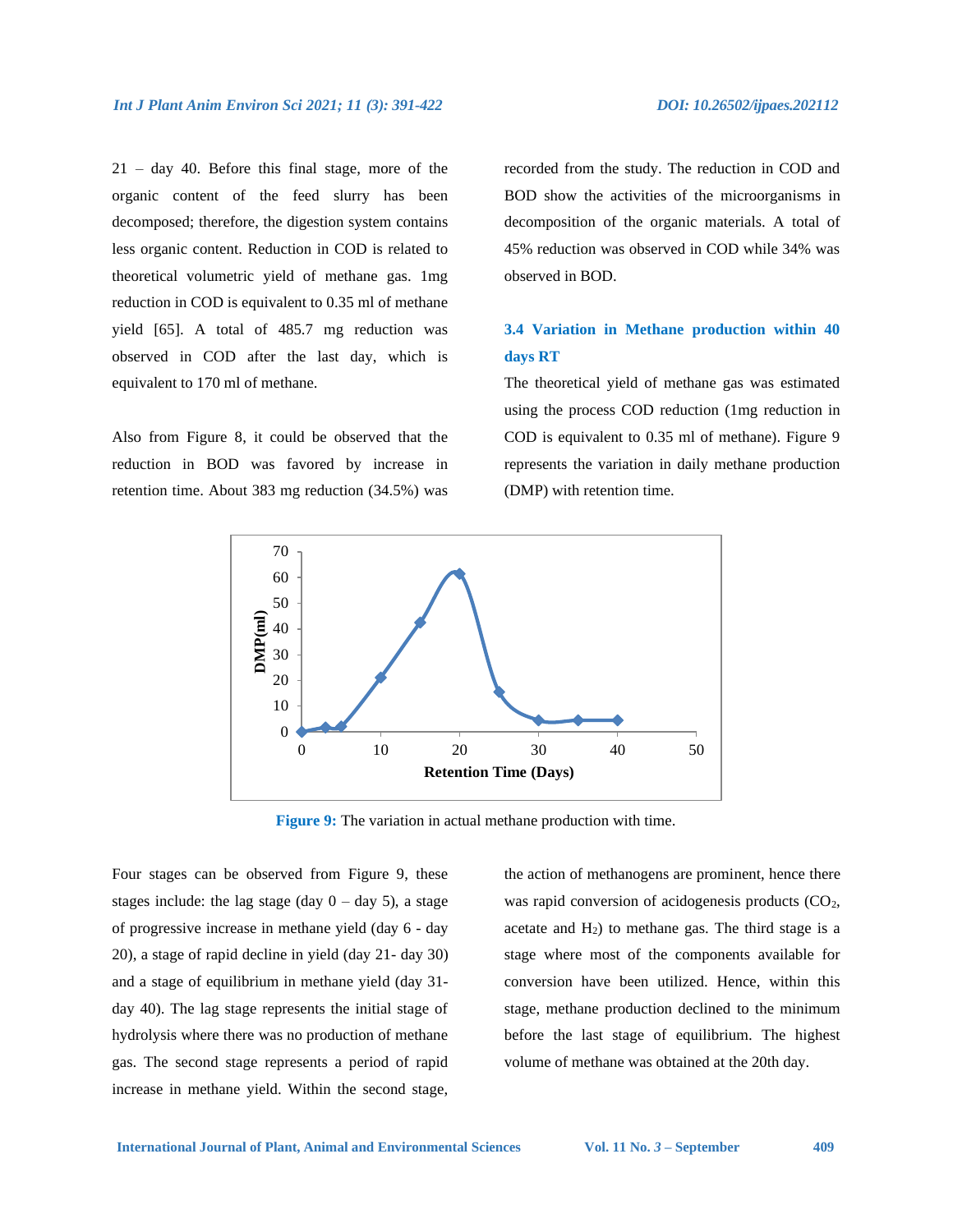# **3.5 Confirmatory test for the presence of methane and the effect of purification**

The gas chromatography conducted on the final product collected from the collection unit result in the chromatograph in Figure 10. The chromatogram presented as graph of detector response (y-axis) against retention time (x-axis), generally presents a spectrum of peaks for the sample involved. The qualitative makeup of the biogas can be deduced from Figure 10. Four components were observed at different peak strengths. Methane gas has the highest peak strength and area.



**Figure 10:** Gas chromatograph (GC) of PCS biogas.

The weight percent (%composition) of each component in the biogas was estimated with the peak areas obtained from the GC result (Table 7, column 3) using Equation 20.

$$
\%x = \frac{\text{area of the peak}}{\text{Total peak areas}} * 100\tag{20}
$$

Where, the "Total peak area" is the summation of the peak areas of the components in the biogas in Table 7. The actual percentages of the components of the recovered biogas are presented in Table 7(column 5).

| Component       | <b>Retention time</b> | Peak area | <b>Height</b> | <b>Units</b>    | %Composition |
|-----------------|-----------------------|-----------|---------------|-----------------|--------------|
| CH <sub>4</sub> | 0.636                 | 5974.36   | 94.337        | P <sub>pm</sub> | 63.19665     |
| CO <sub>2</sub> | 7.26                  | 2321.61   | 64.048        | Ppm             | 16.77861     |
| Ethanol         | 10.82                 | 3370.34   | 95.062        | Ppm             | 4.35793      |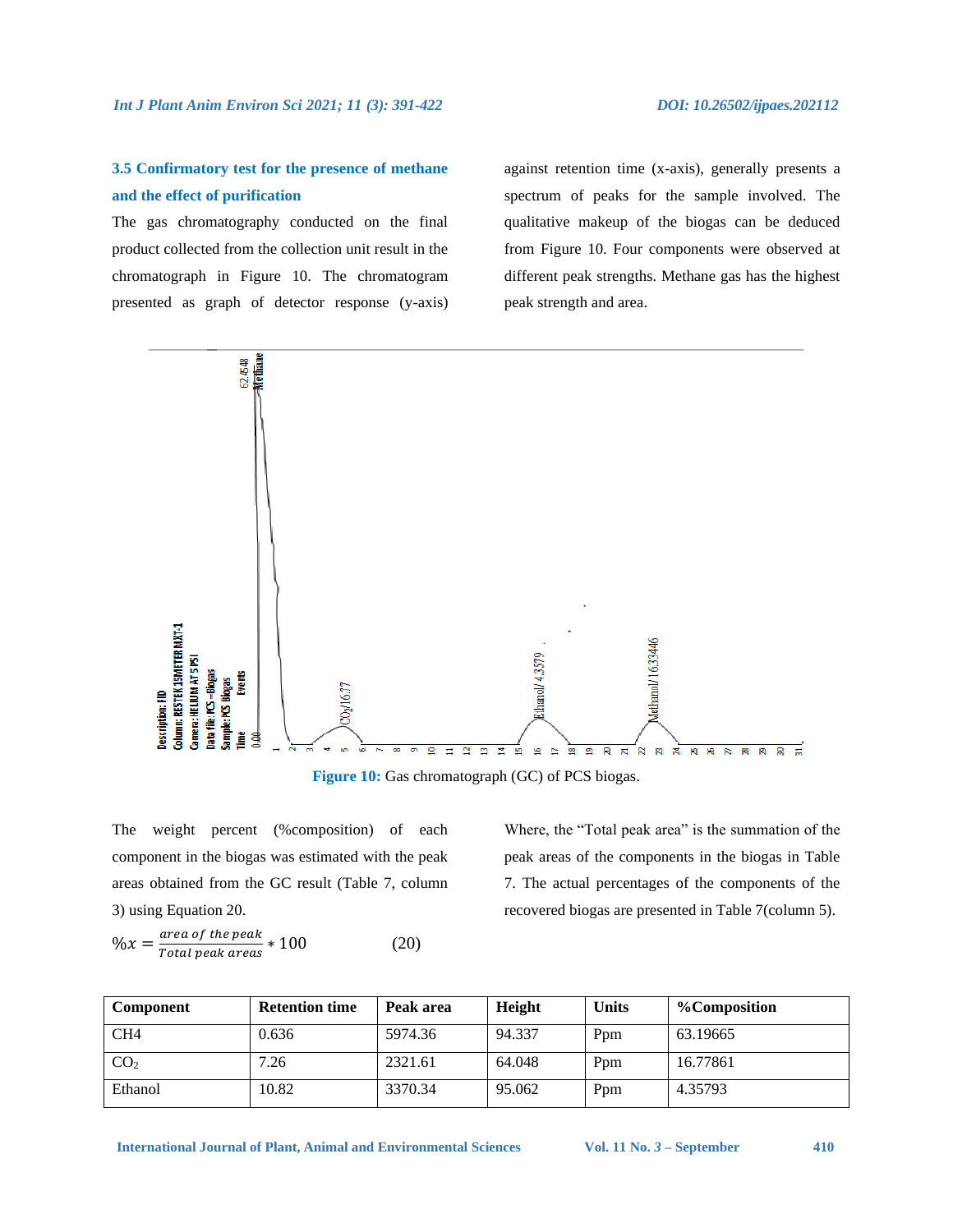| т.<br>М<br>10.45<br>11 O I | $\sim$ 0.0. | 720<br>--<br>סכי<br>UZ. | $v_{\rm pm}$ | ١r |
|----------------------------|-------------|-------------------------|--------------|----|
|----------------------------|-------------|-------------------------|--------------|----|

**Table 7:** Analysis of Biogas obtained from the collecting unit for PCS digestion system.

It is observable in Table 7, that the recovered biogas contained high quantity of methane (approx. 63.2%) by weight. The presence of some other elements such as ethanol, carbon dioxide, ethanol and methanol were also found. Furthermore, the purification units attached to the bio-digesters (C, D, E in Figure 1) were designed to remove CO2, H2S and water vapor from the biogas through gas absorption [46]. However, from Table 7, it could be observed that the recovered product contains  $16.77\%$  of  $CO<sub>2</sub>$  and other trace components (ethanol and methanol). There was no trace of hydrogen sulphide and water vapor. Hence, it could infer that in the present study, the purification method applied achieved total removal of hydrogen sulphide and water vapor but was not sufficient for total removal of carbondioxide.

The recovered biogas can be classified as relatively high-quality biogas [66], due to the percentage of methane. Except carbon-dioxide, all the trace components present in the recovered biogas are flammable. Hence, the recovered biogas can burn effectively.

# **3.6 Thermodynamics analysis of biogas production**

The thermodynamic parameters (mass fractions, specific gas constant, specific heats, ratio of the specific heats, internal energy, and enthalpy) of the biogas production process were calculated using Equations 1 to 10 in Table 2. The mass in mixture (mass of component in biogas), mass fractions (ma, Equation 1), specific gas constant (Ri, Equation 5), components specific heats  $(C_{pi}$  and  $C_{vi}$ , Equation 7and 8), ratio of the specific heats  $(\gamma)$ (Equation 5), internal heat (Equation 9) and enthalpy (Equation 10) of the components of the recovered biogas are presented in Table 8.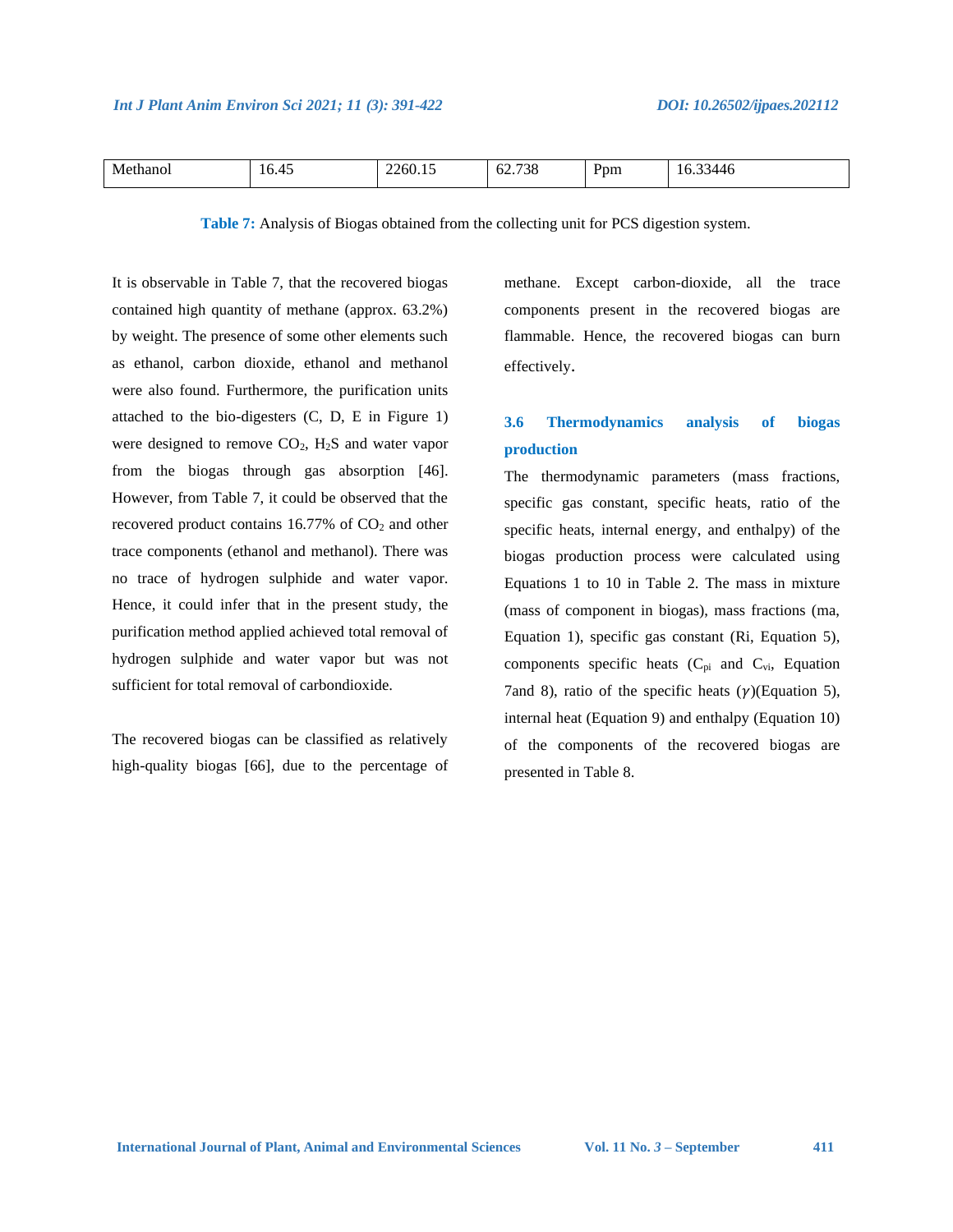| Compon<br>ents  | in<br><b>Mass</b><br><b>Mixture</b><br>$(mi)$ $(mg)$ | <b>Mass</b><br>fraction<br>(ma) | Ri<br>(KJ/kgK) | $C_{vi}$<br>(KJ/kgk) | $\mathbf{C}_{\mathbf{p}i}$<br>(KJ/kgK) | Cv<br>(KJ/Kg)<br>$\mathbf K$ | Cp<br>(KJ/kgK) | $\mathbf{r}$ | mole  | mole<br>fracti<br>on<br>(mf) | MW.<br>$\mathbf C$ | $mf^*$<br>M<br>W       | u(CvT)k<br>J/kg | h(CpT)<br>kJ/kg |
|-----------------|------------------------------------------------------|---------------------------------|----------------|----------------------|----------------------------------------|------------------------------|----------------|--------------|-------|------------------------------|--------------------|------------------------|-----------------|-----------------|
| CH <sub>4</sub> | 122.75                                               | 0.389                           | 0.5182         | 3.129                | 4.172                                  | 1.3359                       | 1.7812         | 1.33         | 6.975 | 0.636                        | 16.4               | 10.4<br>3              |                 |                 |
| CO <sub>2</sub> | 48.24                                                | 0.168                           | 0.189          | 0.567                | 0.748                                  | 0.0951                       | 0.1255         | 1.39         | 1.005 | 0.092                        | 44.01              | 4.03<br>$\overline{7}$ |                 |                 |
| Ethanol         | 70.02                                                | 0.244                           | 0.179          | 0.537                | 0.716                                  | 0.1307                       | 0.1743         | 1.33         | 1.512 | 0.138                        | 46.07              | 6.35<br>5              |                 |                 |
| Methano         | 46.95                                                | 0.163                           | 0.259          | 0.777                | 1.034                                  | 0.1268                       | 0.1688         | 1.33         | 1.461 | 0.133                        | 32.04              | 4.26<br>8              |                 |                 |
| Total           | 287.5                                                | $\mathbf{1}$                    |                |                      |                                        | 1.6889                       | 2.2500         |              | 10.95 |                              |                    | 25.1<br>$\overline{4}$ | 417.5           | 624.14          |

**Table 8:** Mass fractions of various component of biogas.

MW.C: molecular weight of components, MW: molecular weight of the recovered biogas (mf\*MW.C), γ: adiabatic index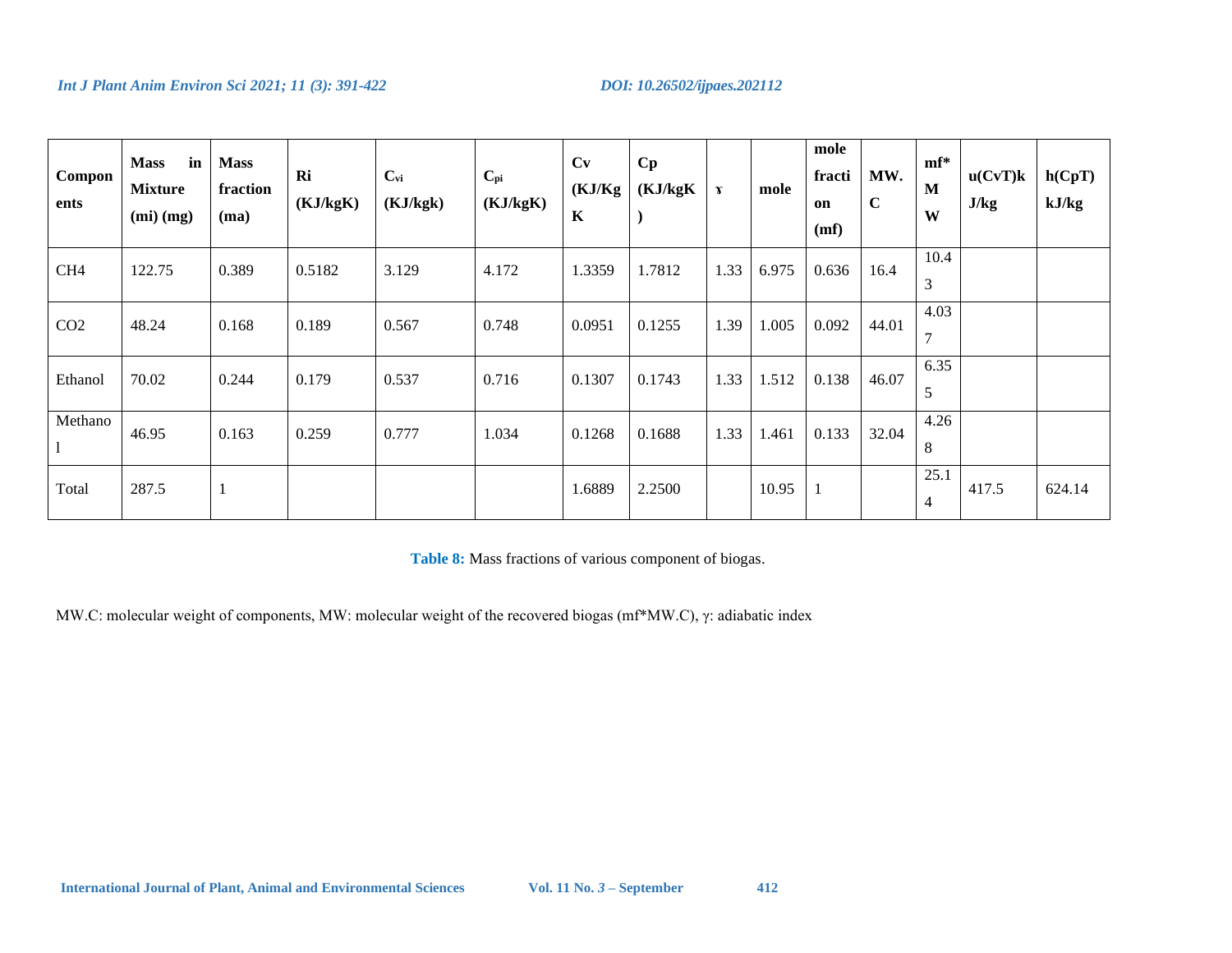From Table 8, methane gas  $(CH_{4(g)})$  has the highest mole fraction, specific heat at constant volume  $(C_v)$ and constant pressure  $(C_p)$  of 0.636, 1.338 KJ/KgK and 1.78 KJ/KgK, respectively compared with other components of the biogas. [46] reported a similar observation for biogas generation from Cattle, Pig and Poultry manure mixture. Specific heat of methane forms majorly the specific heat of the biogas and is important in estimating the calorific value of the biogas desired to be used as energy source [36, 40]. A biogas with methane content of  $C_v$  and  $C_p$  of 1.338 KJ/KgK and 1.78 KJ/KgK, would require less energy to initiate burning in combustion engines [46]. The Polyatomic or diatomic nature of the recovered biogas was evaluated with the use of the adiabatic index  $(\gamma)$ (Equation 6). Adiabatic index is the ratio of specific heat at constant pressure to the specific heat at constant volume. This index commonly called gamma, reflects the effect of heat flow to the change in internal energy [51, 58]. It is an arbitrary constant, i.e., it has no physical impact and is not a representation of a physical quantity but just a ratio. For polyatomic gases,  $\gamma$  is  $\leq$  1.39, while for diatomic gases  $\gamma \geq 1.4$ [67, 68]. In this present study, the values of  $\gamma$  for the recovered components of the biogas are 1.29. This inferred that the biogas recovered is composed of polyatomic gases.

The molecular weight (MW) of the recovered biogas was calculated based on the mole fraction and the molecular weight of the components  $(\sum_{n=1}^{i} M_i M_w)$ . The biogas has molecular weight of 25.1167 g/mol. Table

8, shows the biogas heat capacities at constant pressure  $(C_p)$  and constant volume  $(C_v)$  obtained using Equations 3 and 4. The overall biogas heat capacities estimated based on the components specific heat capacities were obtained as 1.689 KJ/KgK and 2.250 KJ/KgK,

The specific internal energy (u) and enthalpy (h) of biogas recovered after the purification process was calculated based on Equation 9 and 10, respectively. The specific internal energy and the enthalpy of the generated biogas can also be seen in Table 8. The specific internal energy defined the inherent energy of the recovered biogas while the enthalpy quantifies the heat that will be recovered by burning one kilogram (1kg) of the recovered biogas. In this present study, the specific internal heat, and the enthalpy of the recovered biogas at 37°C were 417.558 KJ/Kg and 624.14KJ/Kg, respectively. A similar observation was reported by [46].

The thermodynamic parameters: Gibbs free energy (∆G), enthalpy (∆H) and entropy(∆S) of the digestion process estimated with respect to temperature based on Eyring-polyanyi equation (Equations 10, 11 and 12), are presented in Table 9. The rate constant (0.19) used for the thermodynamic parameters estimation was obtained from the kinetic model parameters of the best kinetic model that described the present biogas production data (logistic kinetic model), however not reported in detail.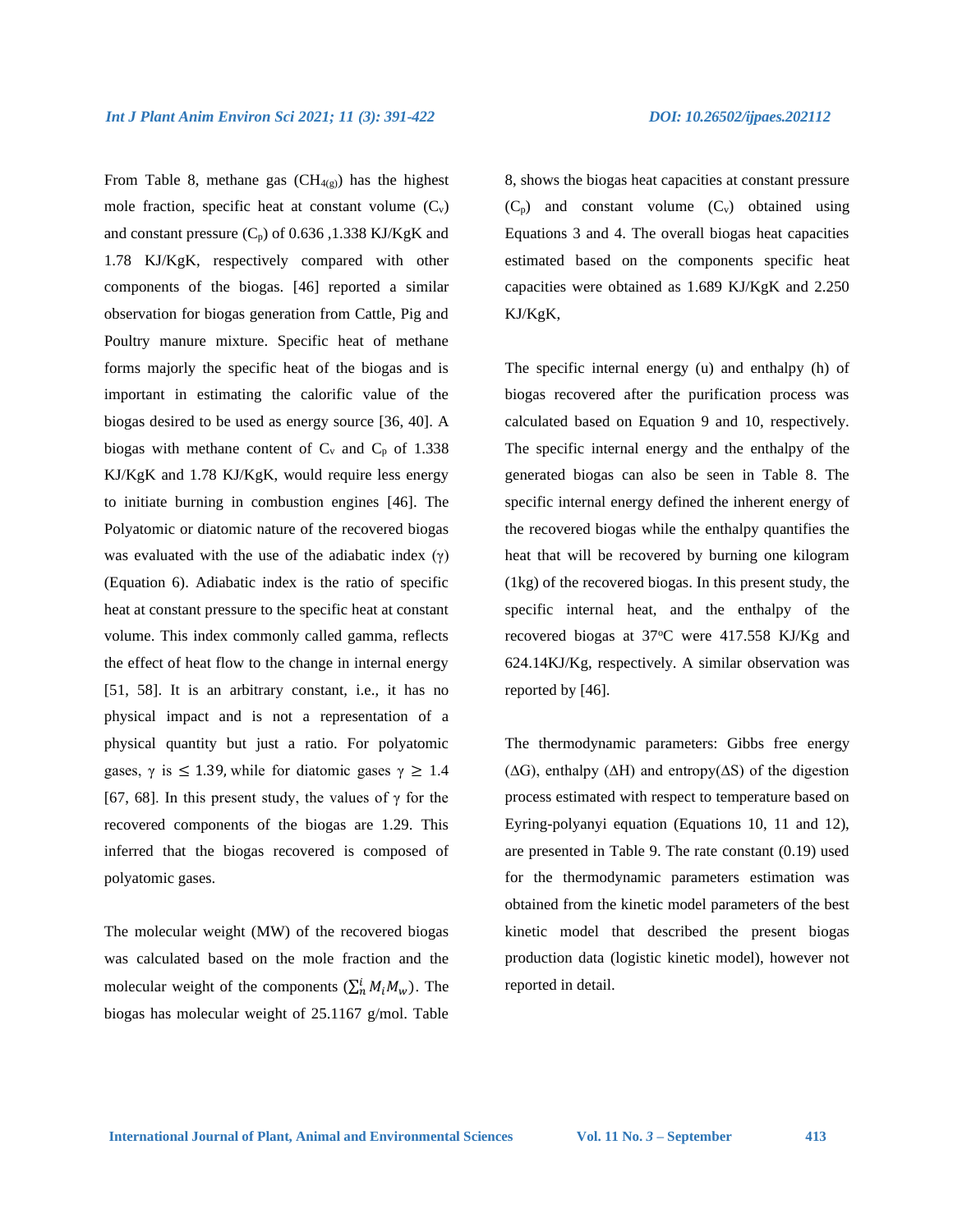| T(K)  | $\Delta G_{o}$ | $\Delta H_{o}$ | $\Delta S_o$ |
|-------|----------------|----------------|--------------|
| 297.8 | $-7.68E + 04$  |                |              |
| 299.7 | $-7.73E + 04$  |                |              |
| 300.9 | $-7.76E + 04$  |                |              |
| 302.5 | $-7.80E + 04$  |                |              |
| 309   | $-7.98E + 04$  | 259.1136       | $8.61E + 03$ |
| 306   | $-7.90E + 04$  |                |              |
| 303   | $-7.82E + 04$  |                |              |
| 303   | $-7.82E + 04$  |                |              |
| 302   | $-7.79E + 04$  |                |              |

**Table 9:** Thermodynamics parameters for biogas production process.

Table 9 shows that the ΔG<sup>o</sup> was negative while ΔH*<sup>o</sup>* and ∆S<sup>o</sup> were both positive. The negative values of  $\Delta G_0$  depict that the biogas production reaction is feasible and spontaneous. Also, it is observable in Table 9 that  $\Delta G_0$  decreases negatively with temperature, suggesting that increase in temperature within the biogas production systems favors the process spontaneity. Positive value of ΔH*<sup>o</sup>* infers that the biogas production process was endothermic in nature, while the positive value of  $\Delta S_0$  revealed that the process is entropy driven in support of the endothermic nature of the digestion process. Also, the positive value of  $\Delta H_0$  is an indication that the biogas production process will yield better result with addition of external source of heat to the system,

which may be achieved by operating above the mesophilic condition.

#### **3.6 Energy Content of the recovered Biogas:**

The useful part of the energy of biogas is the calorific value of its CH<sup>4</sup> content [68]. The other components have energy content also, but they do not participate in a combustion process [68]. Calorific value is the amount of heat produced by the combustion of a fuel mass and is typically expressed in joules per kilogram. Biogas with methane content above 40% and calorific value above 18000KJ/m3 can be used for power generation in internal combustion engines [69]. Table 10 shows the energy parameters or the combustion properties of the recovered biogas.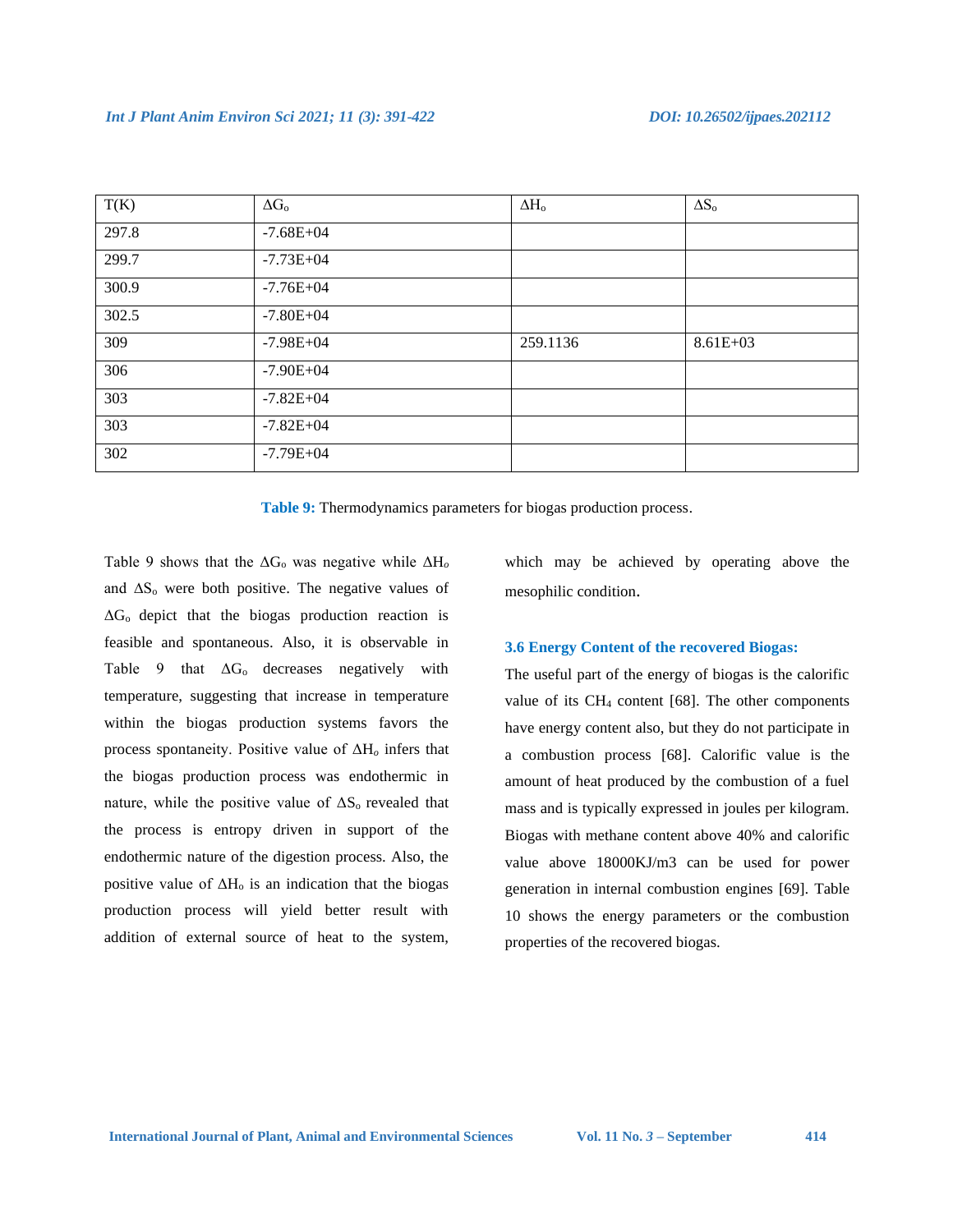|                                    | <b>PCS</b> |
|------------------------------------|------------|
| $V_{CH4}(ml)$                      | 170        |
| $V_{\text{Total}}(ml)$             | 251.8      |
| Density $CH_4$ at amb. Temp(Kg/m3) | 0.65       |
| Reference $UCV(kJ/Kg)H_{un}$       | 55568.1    |
| Reference LCV(kJ/m3)               | 50050.9    |
| Biogas UCV (calculated)(kJ/m3)     | 24385.5    |
| Biogas LCV (calculated) (kJ/m3)    | 21964.3    |
| LHV $(kJ/m3)$                      | 2421.2     |
| $UW$ ( $kJ/m3$ )                   | 30246.5    |
| LW(kJ/m3)                          | 27243.4    |
| TLL(K)                             | 813.119    |

|  |  | Table 10: Combustion properties of the recovered biogas. |  |  |  |  |
|--|--|----------------------------------------------------------|--|--|--|--|
|--|--|----------------------------------------------------------|--|--|--|--|

VCH4: Volume of methane recovered; VTotal: Total volume of biogas; UCV: Upper calorific value; LCV: Lower calorific value; LHV: Latent heat of vaporization; UW: Upper wobbe index; LW: Lower wobbe index; TLL: Adiabatic flame temperature

From Table 10, the upper calorific value (UCV) at standard conditions (STP) of 24385.54 kJ/m<sup>3</sup> was obtained at ambient temperature. The calorific values of this magnitude  $(24385.54 \text{ kJ/m}^2)$  indicates that the biogas recovered meets the desired condition for use in internal combustion engines [70]. However, UCV makes no allowance for the latent heat required to vaporize the liquid water produced by the combustion process. Hence it is a theoretical parameter and is rarely used [71]. To account for the latent heat of vaporization, the lower calorific value (LCV) was estimated. The biogas LCV is the actual heat available for work. From Table 10, the lower calorific values (LCV) were obtained as 21964.34  $kJ/m<sup>3</sup>$ . The latent heat of vaporization (LHV) is the difference between UCV and LCV. It accounts for the heat soaked up due to evaporation of water during combustion in an internal combustion engine [34].

This quantity of heat (LHV) is temporarily lost and therefore does not contribute to the work done by the combustion process. The LHV was obtained as  $2421.202$  kJ/m<sup>3</sup>. Hence, it could be inferred that 11.02% of the total thermal energy available to do work by combustion of the recovered biogas will be lost as a result of formation and vaporization of water in the combustion chamber. The adiabatic flame temperature of the recovered biogas estimated using Equation 19 was found to be 813.1189K. This is the temperature that will result from complete combustion of the biogas without any work, heat transfer or changes in kinetic or potential energy. The ratio of either the upper or the lower calorific power and the square root of its relative density (The Wobbe's Index (W)) is an indicator of the interchangeability of fuel gases such as natural gas, liquefied petroleum gas (LPG), and town gas. It is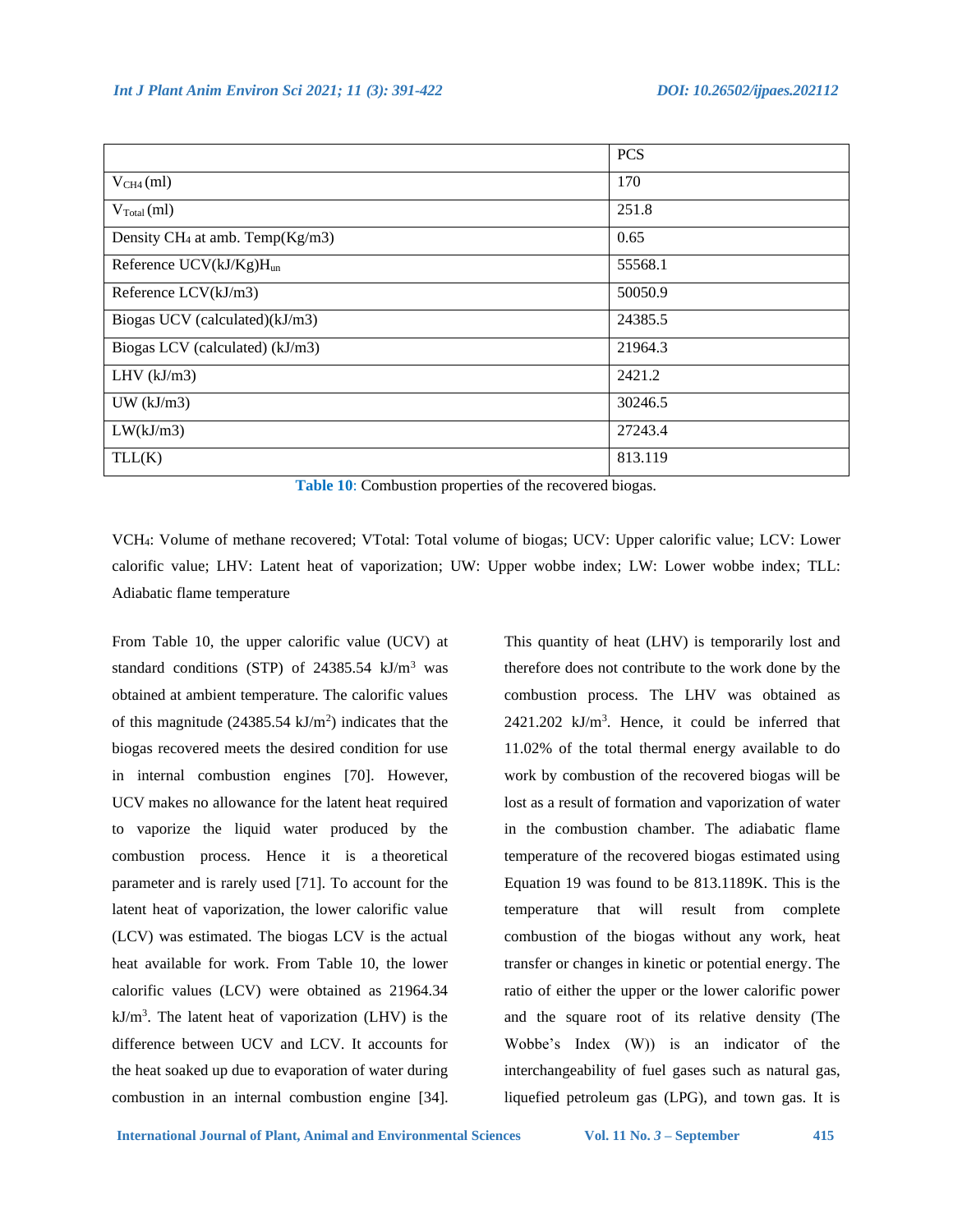used in comparing the combustion energy output of different composition of fuel gases in an appliance. If two fuels have identical Wobbe Indices, then for a given pressure and valve settings, the energy output will also be identical. Pure methane has a Wobbe number of 50771.75; natural gas as piped to homes in the United States typically has upper Wobbe number between 48797.5 and 51777.5 [72]. Based on this standard, it could be observed that the upper Wobbe's index of the biogas produced (between 36621.9 - 30246.54) estimated using Equation 16 fall within the acceptable standard Wobbe's number  $( \leq 48797.5 -$ 51777.5) [73].

### **4. Conclusion**

Paint wastewater treatment, sludge recovery and conversion to biogas was successfully achieved via coaguation and anaerobic digestion. The thermodynamics of the biogas production process shows that the process was spontenoius while the energy content studies inicate that the energy parameters of the recovered biogas falls within the acceptable standard. Generally, the following conclusion can be drawn from this work:

- Helix potemia shell coagulant (HPSC) was successfully extracted from waste helix potemia shells(HPS).
- The extracted HPSC achieved significant reduction (> 90%) in total solid content of paint wastewater.
- The post treatment sludge(PCS) successfuly recovered and subjected to anaerobic digestion yield biogas with 62% of methane by weight.
- The thermodynamics properties of the biogas production process show that the process was feasible and spontenous

The energy content parameters of the recovered biogas fall within the standard of natural gases suitable for combustion.

### **Declaration of interest**

The authors wish to declare that they have no conflicting interest.

#### **Funding**

The research work was funded by the authors.

#### **Authors Contributions**

Ejimofor, M.I and Ezemagu, I. G conceived the work and carried out the experiments; Menkiti, M.C supervised the research work.

### **References**

- 1. Nadakavukaren A, Caravanos J. Our global environment: A health perspective. Waveland Press (2020).
- 2. Commoner B. The closing circle: nature, man, and technology. Courier Dover Publications (2020).
- 3. Pandey VP, Dhaubanjar S, Bharati, L, et al. Spatio-temporal distribution of water availability in Karnali- Mohana Basin, Western Nepal: Climate change impact assessment (Part-B). Journal of Hydrology: Regional Studies (2020): 100691.
- 4. Jagaba AH, Kutty SRM, Hayder G, et al. Water quality hazard assessment for hand dug wells in Rafin Zurfi, Bauchi State, Nigeria. Ain Shams Engineering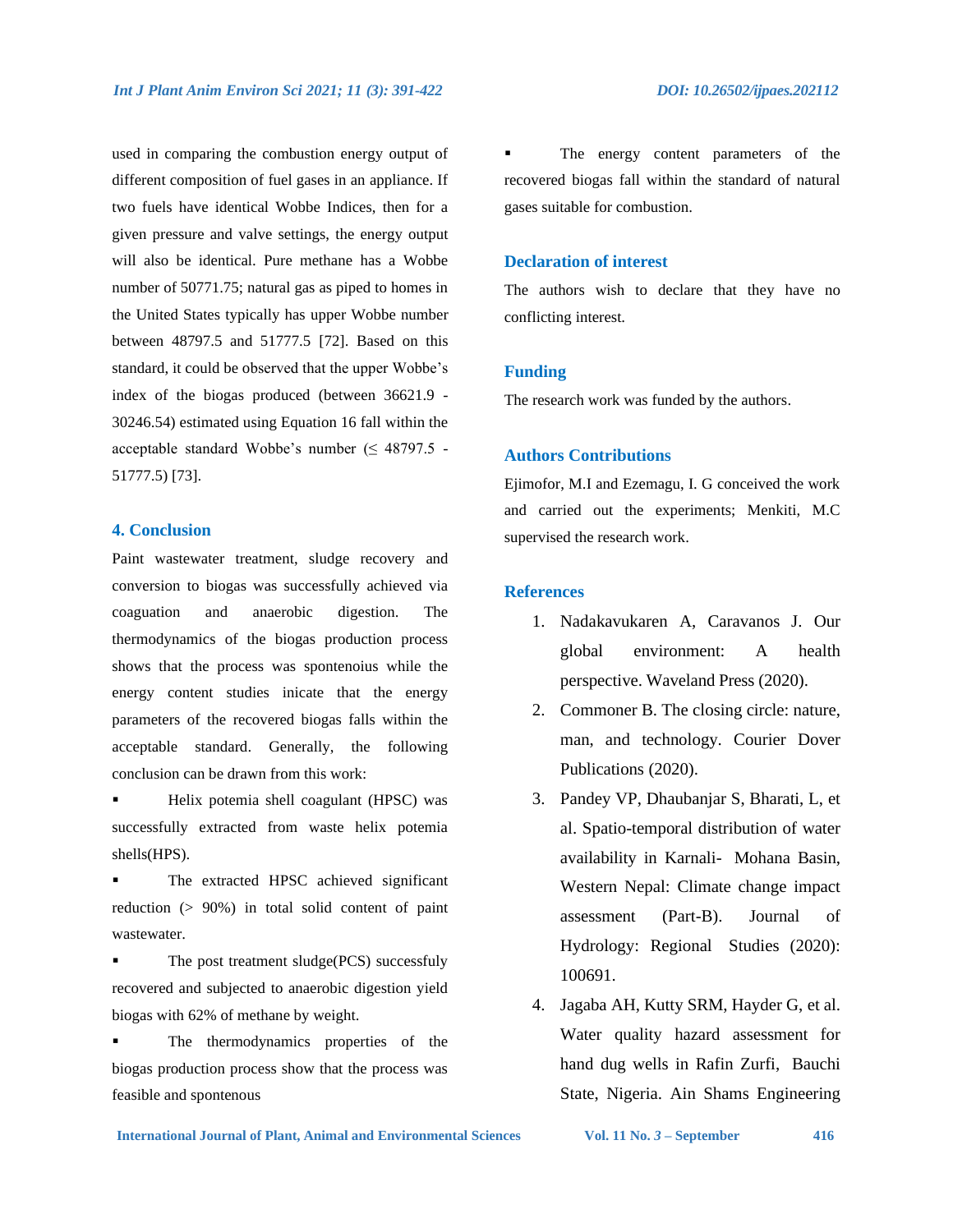Journal (2020).

- 5. Menkiti MC, Ejimofor MI. Experimental and artificial neural network application on the optimization of paint effluent (PE) coagulation using novel Achatinoidea shell extract (ASE). Journal of Water Process Engineering 10 (2016): 172-187.
- 6. Garg S, Kumar P, Singh S, et al. Prosopis juliflora peroxidases for phenol remediation from industrial wastewater–An innovative practice for environmental sustainability. Environmental Technology & Innovation (2020): 100865.
- 7. Salihoglu G, Salihoglu, NK. A review on paint sludge from automotive industries: Generation, characteristics, and management. Journal of environmental management, 169 (2016): 223-235.
- 8. Mrayyan B, Hamdi MR. Management approaches to integrated solid waste in industrialized zones in Jordan: A case of Zarqa City. Waste Management 26 (2006): 195-205.
- 9. Menkiti MC, Ejimofor MI, Ezemagu IG, et al. Turbid-metric approach on the study of adsorptive component of paint effluent coagulation using snail shell extract. Arabian Journal for Science and Engineering, 41 (2016): 2527-2543.
- 10. Olajire AA. The brewing industry and environmental challenges. Journal of

Cleaner Production, 256 (2020): 102817.

- 11. Sabri NA, Schmitt H, Van der Zaan B, et al. Prevalence of antibiotics and antibiotic resistance genes in a wastewater effluent-receiving river in the Netherlands. Journal of Environmental Chemical Engineering, 8 (2020):102245.
- 12. Cheah WY, Sankaran R, Show PL, et al. Pretreatment methods for lignocellulosic biofuels production: current advances, challenges, and future prospects. *Biofuel*  Research Journal 7 (2020): 1115.
- 13. Ejimofor MI, Ezemagu IG, Menkiti M C. Biogas production using coagulation sludge obtained from paint wastewater decontamination: Characterization and anaerobic digestion kinetics. Current Research in Green and Sustainable Chemistry 3 (2020): 100024.
- 14. Balik ÖY, Aydin S. Coagulation/flocculation optimization and sludge production for pre-treatment of paint industry wastewater. Desalination and Water Treatment 57 (2016): 12692-12699.
- 15. Zhang R, Yang Y, Huang CH, et al. Kinetics and modeling of sulfonamide antibiotic degradation in wastewater and human urine by UV/H2O2 and UV/PDS. Water research 103 (2016): 283-292.
- 16. Haq I, Raj A. Pulp and Paper Mill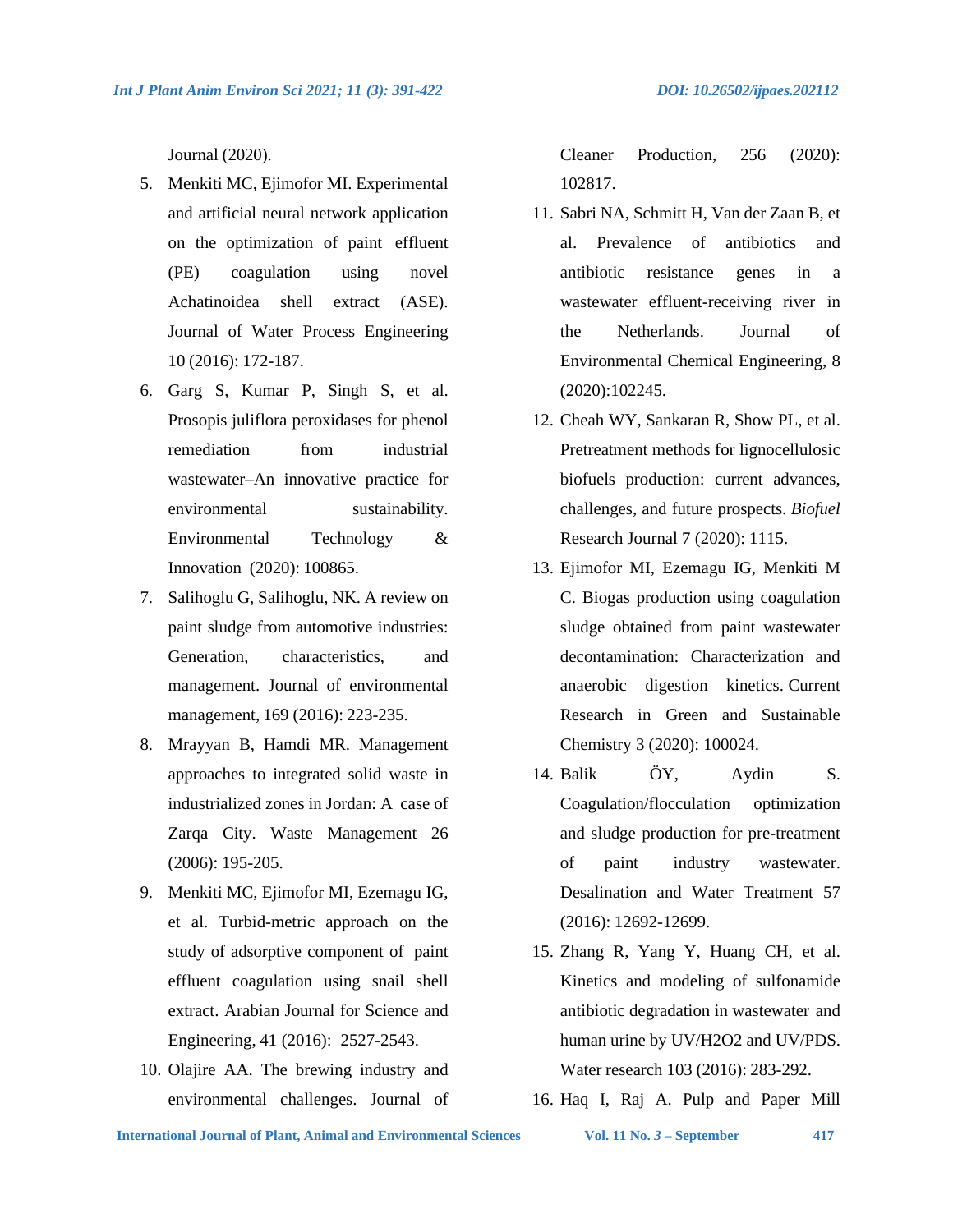Wastewater: Ecotoxicological Effects and Bioremediation Approaches for Environmental Safety. In Bioremediation of Industrial Waste for Environmental Safety (2020): (pp. 333- 356).

- 17. Etteieb S, Magdouli S, Zolfaghari M, et al. Monitoring and analysis of selenium as an emerging contaminant in mining industry: A critical review. Science of the Total Environment 698 (2020): 134339.
- 18. Pan Y, Ni BJ, Bond PL, et al. Electron competition among nitrogen oxides reduction during methanol-utilizing denitrification in wastewater treatment. Water research 47 (2013): 3273-3281.
- 19. Fakayode SO. Impact assessment of industrial effluent on water quality of the receiving Alaro River in Ibadan, Nigeria. African Journal of Environmental Assessment and Management 10 (2005): 1-13.
- 20. Ahmad K, Wajid K, Khan ZI, et al. Evaluation of potential toxic metals accumulation in wheat irrigated with wastewater. Bulletin of environmental contamination and toxicology 10 (2019): 822-828.
- 21. Mahmood T, Elliott A. Activated sludge process modification for sludge yield reduction using pulp and paper wastewater. Journal of Environmental

Engineering 132 (2006): 1019-1027.

- 22. Barbosa AD, da Silva LF, De Paula HM, et al. Combined use of coagulation (M. oleifera) and electrochemical techniques in the treatment of industrial paint wastewater for reuse and/or disposal. Water research 145 (2018): 153-161.
- 23. Kakoi B, Kaluli JW, Ndiba P, et al. Optimization of Maerua Decumbent biocoagulant in paint industry wastewater treatment with response surface methodology. Journal of Cleaner Production, 164 (2017): 1124-1134.
- 24. da Silva LF, Barbosa AD, de Paula HM, et al. Treatment of paint manufacturing wastewater by coagulation/electrochemical methods: proposals for disposal and/or reuse of treated water. Water research 101 (2016): 467-475.
- 25. El-Dars FMSE, Ibrahim MA, Gabr AM. Reduction of COD in water-based paint wastewater using three types of activated carbon. Desalination and water treatment 52 (2014): 2975-2986.
- 26. Dovletoglou O, Philippopoulos C, Grigoropoulou H. Coagulation for treatment of paint industry wastewater. J. Environ. Sci. Heal. Part.A 37 (2002): 1361–1377.
- 27. Myers D. Surfactant science and technology. John Wiley & Sons (2020).
- 28. Yuan W, Zhu B, Li XY, et al.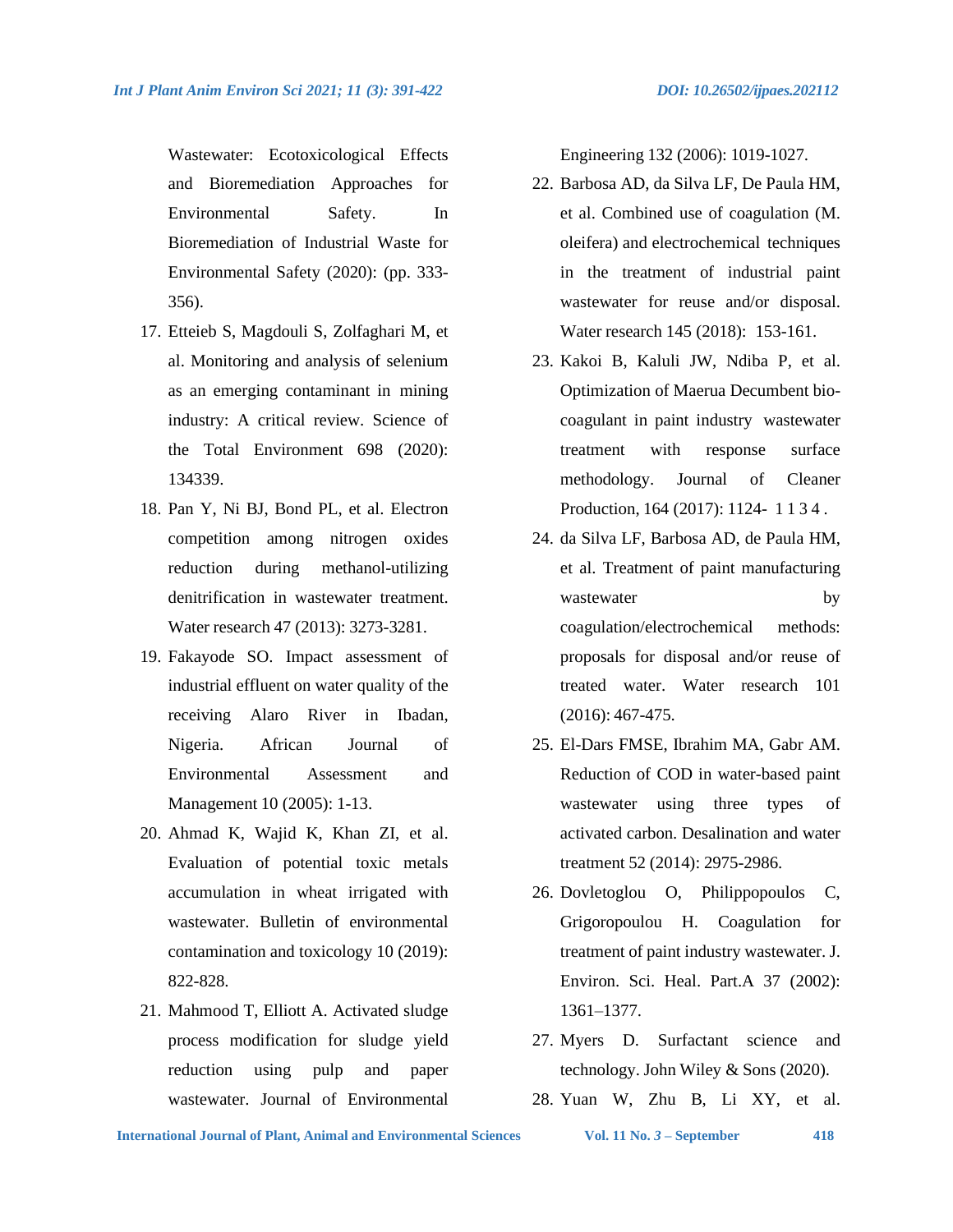Visualizing H2O molecules reacting at TiO2 active sites with transmission electron microscopy. Science 367 (2020): 428-430.

- 29. Horikoshi S, Serpone N. Can the photocatalyst TiO2 be incorporated into a wastewater treatment method? Background and prospects. Catalysis Today 340 (2020): 334-346.
- 30. El-Sawy AM, King'ondu CK, Kuo CH, et al. X-ray absorption spectroscopic study of a highly thermally stable manganese oxide octahedral molecular sieve (OMS-2) with high oxygen reduction reaction activity. Chemistry of Materials 26 (2014): 5752-5760.
- 31. Kamaruddin MA, Yusoff MS, Rui LM, et al. An overview of municipal solid waste management and landfill leachate treatment: Malaysia and Asian perspectives. Environmental Science and Pollution Research 24 (2017): 26988- 27020.
- 32. Foo KY, Hameed BH. An overview of landfill leachate treatment via activated carbon adsorption process. Journal of hazardous materials 171 (2009): 54-60.
- 33. Jones H. The metamorphism of dumps into hills. In Proceedings of the First International Seminar on the Management of Rock Dumps, Stockpiles and Heap Leach Pads Australian Centre for Geomechanics (2008): (pp. 267-

275).

- 34. Bhatia S, Othman Z, Ahmad AL. Pretreatment of palm oil mill effluent (POME) using Moringa oleifera seeds as natural coagulant. Journal of Hazardous Materials 145 (2007):120- 126.
- 35. Ezemagu IG, Ejimofor MI, Menkiti MC. Thermodynamic studies of anaerobic digestion of post coagulation sludge from petroleum produced water and cow dung. Current Research in Green and Sustainable Chemistry 3 (2020): 100037.
- 36. Mosaddeghi MR, Pajoum Shariati F, Vaziri Yazdi SA, et al. Application of response surface methodology (RSM) for optimizing coagulation process of paper recycling wastewater using Ocimum basilicum. Environmental technology 41 (2020): 100-108.
- 37. Choy SY, Prasad KMN, Wu TY, et al. Utilization of plant-based natural coagulants as future alternatives towards sustainable water clarification. Journal of environmental sciences 26 (2014): 2178-2189.
- 38. Thrän D, Schaubach K, Majer S, et al. Governance of sustainability in the German biogas sector—Adaptive management of the Renewable Energy Act between agriculture and the energy sector. Energy, Sustainability and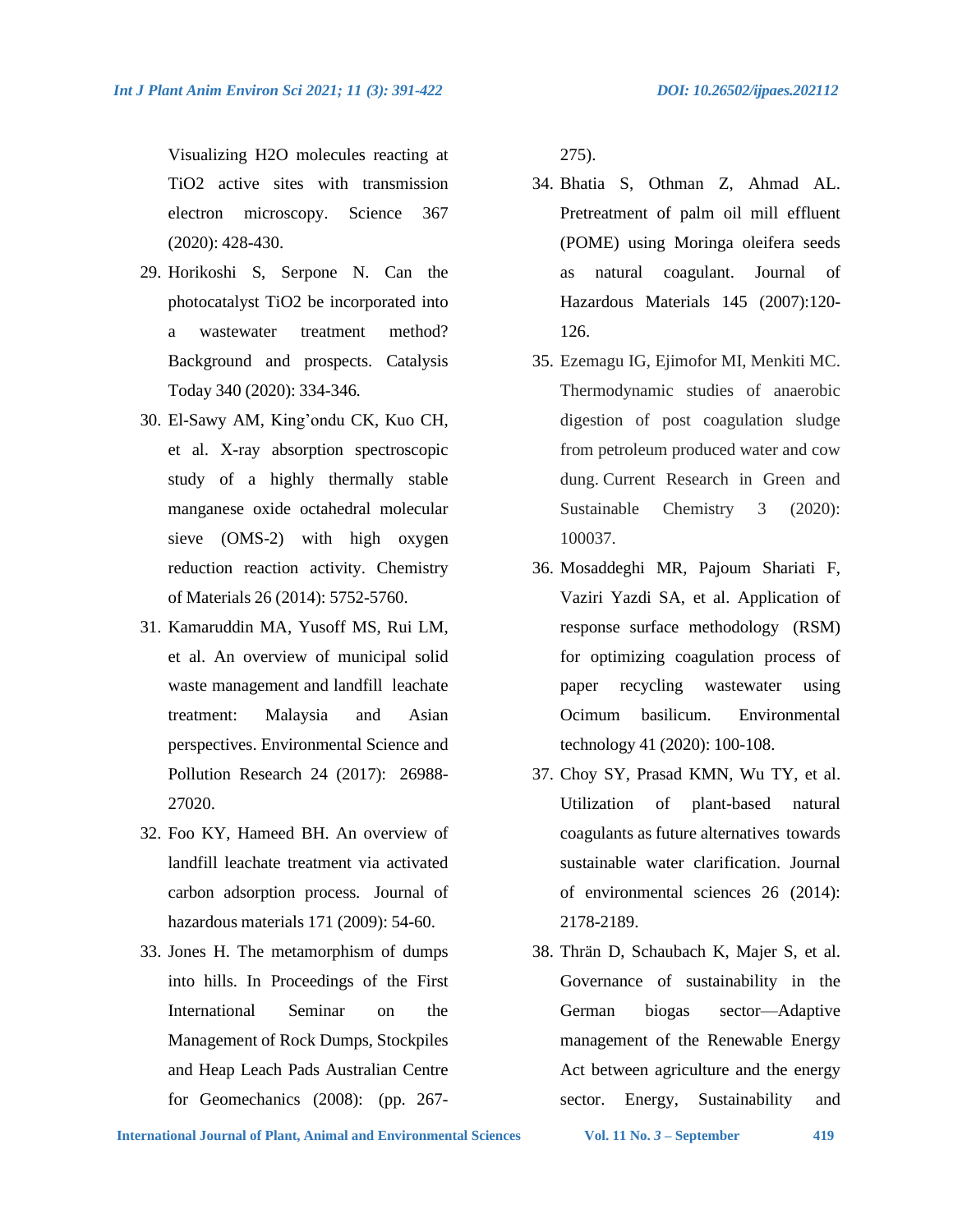Society 10 (2020): 3.

- 39. Lie JA. Synthesis, performance, and regeneration of carbon membranes for biogas upgrading—a future energy carrier. Department of Chemical Engineering Norwegian University of Science and technology, Trondheim (2005).
- 40. Menkiti MC, Ezemagu IG, Nwoye CI, et al. post-treatment sludge analyses and purification of paint effluent by coagflocculation method. International Journal of Energy and Environmental Engineering 7 (2016): 69-83.
- 41. Jain MS, Kalamdhad AS. A review on management of Hydrilla verticillata and its utilization as potential nitrogen-rich biomass for compost or biogas production. Bioresource Technology Reports 1 (2018): 69-78.
- 42. Song Z, Yang G, Guo Y, et al. Comparison of two chemical pretreatments of rice straw for biogas production by anaerobic digestion. BioResources 7 (2012): 3223-3236.
- 43. Thiex, N. (2009). Evaluation of analytical methods for the determination of moisture, crude protein, crude fat, and crude fiber in distillers dried grains with solubles. *Journal of AOAC international*, *92*(1), 61-73.
- 44. Barbir F, Veziroǧlu TN, Plass Jr HJ. Environmental damage due to fossil

fuels use. International journal of hydrogen energy 15 (1990): 739-749.

- 45. Ojikutu Abimbola O and Osokoya Olumide O. Evaluation of Biogas Production from Food Waste. The International Journal of Engineering and Science (IJES) 3 (2014): 1-7.
- 46. Aworanti OA, Agarry SE, Ogunleye OO. Bio methanization of the mixture of cattle manure, pig manure and poultry manure in co-digestion with waste peels of pineapple fruit and content of chicken-gizzard-part ii: Optimization of process variables. The Open Biotechnology Journal 11 (2017).
- 47. Ejimofor MI, Ezemagu IG, Menkiti MC. Physiochemical, Instrumental and thermal characterization of the post coagulation sludge from paint industrial wastewater treatment. South African Journal of Chemical Engineering (2021).
- 48. Rafique R, Poulsen TG, Nizami AS, et al. Effect of thermal, chemical, and thermo-chemical pre-treatments to enhance methane production. Energy 35 (2010): 4556-4561.
- 49. Tippayawong N, & Thanompongchart P. Biogas quality upgrade by simultaneous removal of CO2 and H2S in a packed column reactor. Energy 35 (2010): 4531- 4535.
- 50. Villandier N, & Corma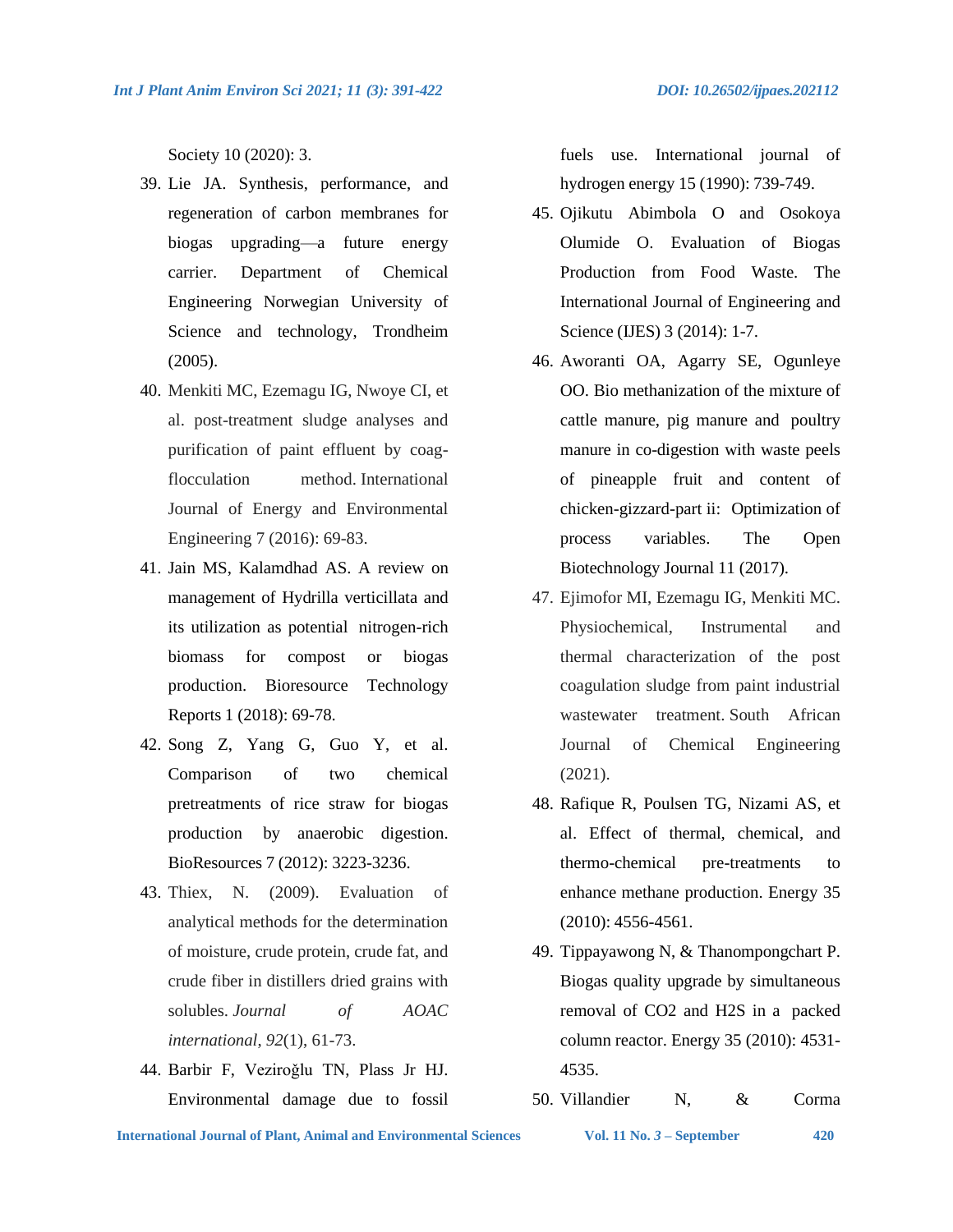A.Transformation of cellulose into biodegradable alkyl glycosides by following two different chemical routes. ChemSusChem 4 (2011): 508-513.

- 51. Elnahas HH, Abdou SM, El-Zahed H, et al. Structural, morphological, and mechanical properties of gamma irradiated low density polyethylene/paraffin wax blends. Radiation Physics and Chemistry 151(2018): 217-224.
- 52. Rafiqi FA, Rather MS, Majid K. Doping polyaniline with copper bisglycinate [Cu (gly) 2]—Synthesis, characterization, and thermal study. Synthetic metals 171(2013): 32-38.
- 53. Anderoglu O. Residual stress measurement using X-ray diffraction (Doctoral dissertation, Texas A&M University) (2005).
- 54. Vidhya P. Anaerobic digestion of food waste in a horizontal plug flow reactor (doctoral dissertation, birla institute of technology & science). (2013).
- 55. Stolze Y, Zakrzewski M, Maus I, et al. Comparative metagenomics of biogasproducing microbial communities from production-scale biogas plants operating under wet or dry fermentation conditions. Biotechnology for biofuels 8 (2015): 1-18.
- 56. Ofoefule AU, Onyeoziri MC, Uzodinma EO. Comparative study of biogas

production from chemically treated powdered and un-powdered rice husks. Journal of Environmental Chemistry and Ecotoxicology 3 (2011): 75- 79.

- 57. Raposo F, De la Rubia MA, Borja R, et al. Assessment of a modified and optimised method for determining chemical oxygen demand of solid substrates and solutions with high suspended solid content. Talanta 76 (2008): 448-453.
- 58. Dahunsi SO, & Oranusi US. Codigestion of food waste and human excreta for biogas production. Biotechnology Journal International (2013): 485-499.
- 59. Ngumah CC, Ogbulie JN, Orji JC, et al. Biogas potential of organic waste in Nigeria. Journal of Urban and Environmental Engineering 7 (2013): 110-116.
- 60. Laskri N, Hamdaoui O, Nedjah N. Anaerobic digestion of waste organic matter and biogas production. Journal of Clean Energy Technologies 3 (2015).
- 61. Yin C, Shen Y, Yu Y, et al. In-situ biogas upgrading by a stepwise addition of ash additives: Methanogen adaption and CO2 sequestration. Bioresource technology 282 (2019): 1-8.
- 62. Deepanraj B, Sivasubramanian V, Jayaraj S. Kinetic study on the effect of temperature on biogas production using